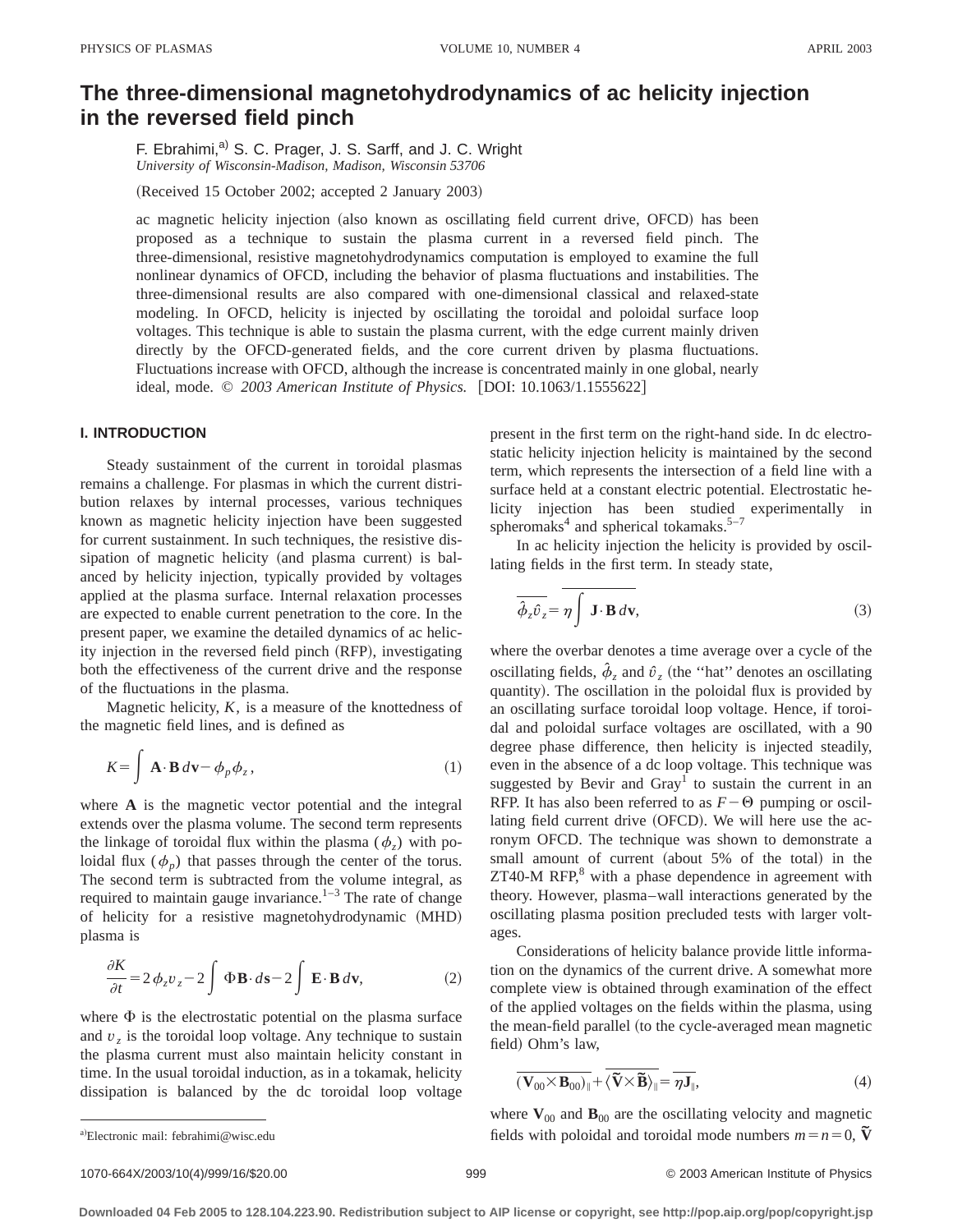and  $\tilde{\mathbf{B}}$  are the fields with *m*,  $n \neq 0$ , and  $\langle \rangle$  denotes an average over a magnetic surface  $\int ( )_{\parallel} = ( ) \cdot \overline{B}/B$ , where  $\overline{B}$  is the cycle-averaged mean  $(0,0)$  magnetic field]. We see that there are two dynamo-like current drive terms on the left-hand side, one arising from the one-dimensional oscillating fields that occur at the OFCD frequency (the first term) and one that arises from nonaxisymmetric plasma fluctuations and instabilities (the second term). In the absence of fluctuations (neglecting the second term), a current is driven by the symmetric, oscillating fields. The oscillating radial velocity combines with the oscillating magnetic field to produce a dc current. This current is confined to within a classical resistive skin depth near the plasma surface, and decays to zero at the plasma center. It is a classical effect, although one that is absent in a plasma without flow. Considering that  $V_{00} = E_{00}$  $\times$ **B**/*B*<sup>2</sup>, the first term can also be written as  $(\mathbf{E}_{00} \cdot \mathbf{B}_{00})/B$ . Hence, the classical OFCD effect can also be viewed as a time-averaged parallel component of the oscillating electric field.

The OFCD technique relies upon magnetic fluctuations to relax the current density profile. Fluctuations are generated by the OFCD-driven edge current (the first term on the LHS), that then generate current in the plasma core via the second term, the MHD dynamo. The original studies of OFCD assumed that the plasma relaxes to a Taylor state<sup>9</sup> with  $J_{\parallel}/B$  spatially constant.<sup>10</sup> MHD computation in which the fluctuations are treated as a hyperresistivity has been used to treat the 1D behavior of the plasma with OFCD.<sup>11,12</sup> Three-dimensional MHD computation has been used to study spheromak formation by helicity injection<sup>13</sup> and to model electrostatic helicity injection in tokamaks.14 The implications for transport associated with helicity injection have also been investigated.<sup>15,16</sup>

In this paper we employ three-dimensional, resistive MHD computation to study the nonlinear dynamics of OFCD. This permits us to address two key questions: what is the effectiveness of OFCD as a current drive technique and what is its effect on plasma fluctuations? The basic equations are introduced in Sec. II. The classical OFCD effect, which occurs in the absence of fluctuations, is calculated in Sec. III, both through 1D computation and analytic quasilinear calculation. This calculation provides a benchmark to which the additive effect of the fluctuations can be compared. The effect of the fluctuations is considered first through a 1D relaxed state model, in which the effect of fluctuations is represented through an assumption that the plasma maintains a preferred  $J_{\parallel}/B$  profile. This calculation (Sec. IV) provides predictions, including scaling of key quantities with Lundquist number, that can also be compared to the 3D computation. The full 3D results are presented in Sec. V, for Lundquist numbers of  $10^5$  and  $5 \times 10^5$ . Investigation of the cycle-averaged quantities reveals that the plasma current (and helicity) can indeed be sustained by OFCD. Examination of the surface-averaged quantities throughout a cycle indicates that the plasma current oscillates substantially, although the magnitude of the oscillation decreases with Lundquist number. Plasma fluctuations increase significantly with OFCD; however the increase is concentrated mainly in a global mode that is nearly ideal (resonant at the extreme plasma edge). The core-resonant tearing modes are not increased significantly. We summarize in Sec. VI.

#### **II. BASIC EQUATIONS**

To understand the dynamics of OFCD both the tearing fluctuations and the oscillation of the mean quantities should be studied. Therefore, we model OFCD using both 1D and 3D computations. We employ the 3D resistive MHD code,  $DEBS<sub>1</sub><sup>17</sup>$  to solve the compressible resistive MHD equations in periodic cylindrical geometry,

$$
\frac{\partial \mathbf{A}}{\partial t} = S\mathbf{V} \times \mathbf{B} - \eta \mathbf{J},
$$
  
\n
$$
\rho \frac{\partial \mathbf{V}}{\partial t} = -S\rho \mathbf{V} \cdot \nabla \mathbf{V} + S\mathbf{J} \times \mathbf{B} + \nu \nabla^2 \mathbf{V},
$$
  
\n
$$
\mathbf{B} = \nabla \times \mathbf{A}, \quad \mathbf{J} = \nabla \times \mathbf{B},
$$
\n(5)

where time and radius are normalized to the resistive diffusion time  $\tau_R = 4\pi a^2/c^2 \eta_0$  and the minor radius *a*, velocity to the Alfve<sup>n</sup> velocity  $V_A$ , and magnetic field **B** to the magnetic field on axis  $B_0$ .  $S = \frac{\tau_R}{\tau_A}$  is the Lundquist number (where  $\tau_A = a/V_A$ ), and v is the viscosity coefficient, which measures the ratio of characteristic viscosity to resistivity (the magnetic Prandtl number). The mass density  $\rho$  is assumed to be uniform in space and time. The resistivity profile has been chosen to resemble the experimental profiles (increasing near the plasma edge),  $\eta = (1+9(r/a)^{20})^2$ . Oscillating axial and azimuthal electric fields are imposed at the wall,  $\hat{E}_z$  $= \varepsilon$ ,  $\sin(\omega t)$ ,  $\hat{E}_{\theta} = \varepsilon_{\theta} \sin(\omega t + \pi/2)$ , where  $\varepsilon$ , and  $\varepsilon_{\theta}$  are the axial and azimuthal ac amplitudes, respectively. The oscillation period is required to be long compared to the plasma relaxation time (the hybrid tearing time scale  $\tau_{\text{hybrid}}$  $\sim \sqrt{\tau_R \tau_A}$ , and short compared to resistive diffusion time  $\tau_R$  $(\tau_{\text{hybrid}} < \tau_{\omega} < \tau_R)$ .<sup>11,12</sup>

## **III. ONE-DIMENSIONAL CLASSICAL PLASMAS**

One-dimensional studies, in which all quantities depend on radius only, are executed to examine plasma behavior with OFCD, but in the absence of nonsymmetric MHD fluctuations. This allows us to evaluate the OFCD-driven current, concentrated in the outer region of the plasma, that occurs in the absence of MHD relaxation. The 1D calculations are useful for comparison to 3D computation to highlight the additive effect of relaxation. In Sec. III A we display computational solution to the 1D MHD equations; Sec. III B contains an analytic quasilinear treatment for a simple 1D equilibrium.

# **A. One-dimensional computations**

We employ the DEBS code with all  $\theta$  and  $\zeta$  dependent fluctuations suppressed. To study the linear dynamic response of both the mean and oscillating fields, low oscillating field amplitudes have been imposed on a plasma that is initially current free  $(B_\theta=0, B_z=\text{constant})$ . The timeaveraged (over a cycle) magnetic field profiles in steady-state are shown in Fig. 1. The axial field is little affected by the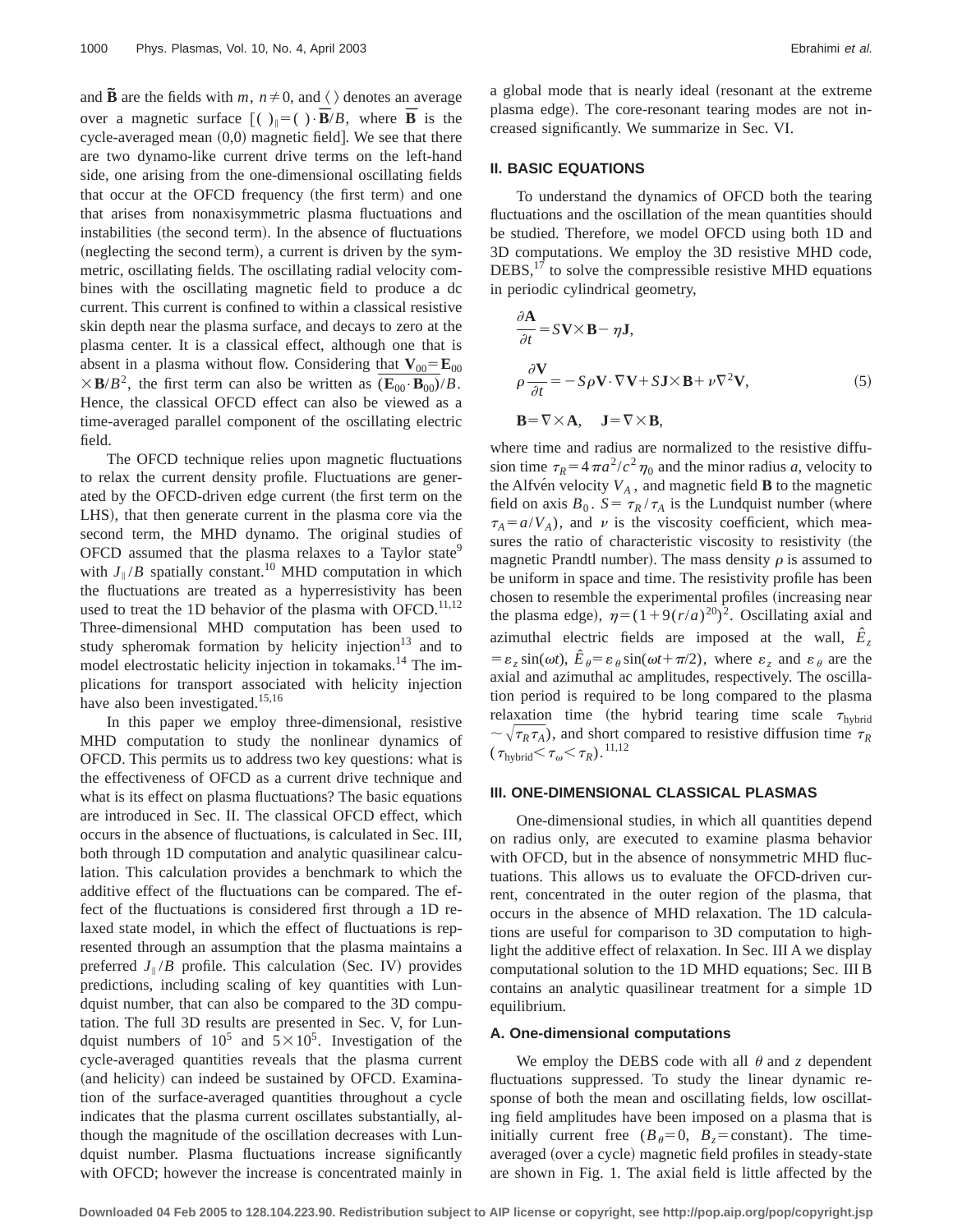

FIG. 1. Time-averaged profiles for axial and azimuthal magnetic fields, obtained in steady state from 1D computation  $(\varepsilon_z=1.0, \varepsilon_\theta=0.1, \omega$  $=600\tau_R^{-1}$ ,  $S=10^5$ ).

small oscillating fields. The alteration in the azimuthal field results from the cycle-averaged current density, shown in Fig.  $2(a)$ . The current density is localized to the outer region of the plasma, penetrating a distance equal to the classical skin depth  $\delta = (\eta/\omega)^{1/2}$ . The time dependence of the current density throughout one cycle is shown in Fig.  $2(b)$ . The oscillatory current density is similar to the classical penetration



FIG. 2. Radial profiles of (a) cycle-averaged parallel current density,  $J_{\parallel}$ . (b) Parallel current density at different times during one cycle (1D low amplitude computation).



FIG. 3. Cycle-averaged dynamo-like term  $(\mathbf{V}_{00} \times \mathbf{B}_{00})_{\parallel}$  vs radius, for the 1D computation. The oscillation frequency  $\omega$  is  $200\tau_R^{-1}$  and  $600\tau_R^{-1}$  for the solid and dashed lines, respectively. The solid line has three times higher helicity injection rate. For both cases  $\hat{E}_z = 1.0 \sin(\omega t)$ ,  $\hat{E}_\theta = -0.1 \cos(\omega t)$ ,  $S=10^5$ .

that occurs for a solid metal. However, the cycle-averaged component arises from the cycle-averaged term  $(V_{00}$  $\times$ **B**<sub>00</sub>)<sub>i</sub>, a dynamo-like effect due to the classically penetrating oscillatory fields, similar to that reported in Ref. 18. This effect is proportional to the helicity injection rate  $(\sim \varepsilon_{\varepsilon} \varepsilon_{\theta}/\omega)$ , as seen in Fig. 3.

At high oscillating field amplitudes (about 10 times larger), the oscillatory behavior of the fields change. The electric field contains both higher harmonics and subharmonics (low frequency) components, as seen in Figs.  $4(a)$  and 4(b). The subharmonic component yields a nonzero cycleaveraged electric field that decays toward zero as the plasma approaches steady state. The cycle-averaged dynamo-like effect  $(\mathbf{V}_{00} \times \mathbf{B}_{00})_{\parallel}$ , increases with the helicity injection rate; however its structure remains unchanged (Fig. 5).



FIG. 4. (a) Axial and (b) azimuthal electric fields vs time at radius *r*  $=0.89$ , respectively.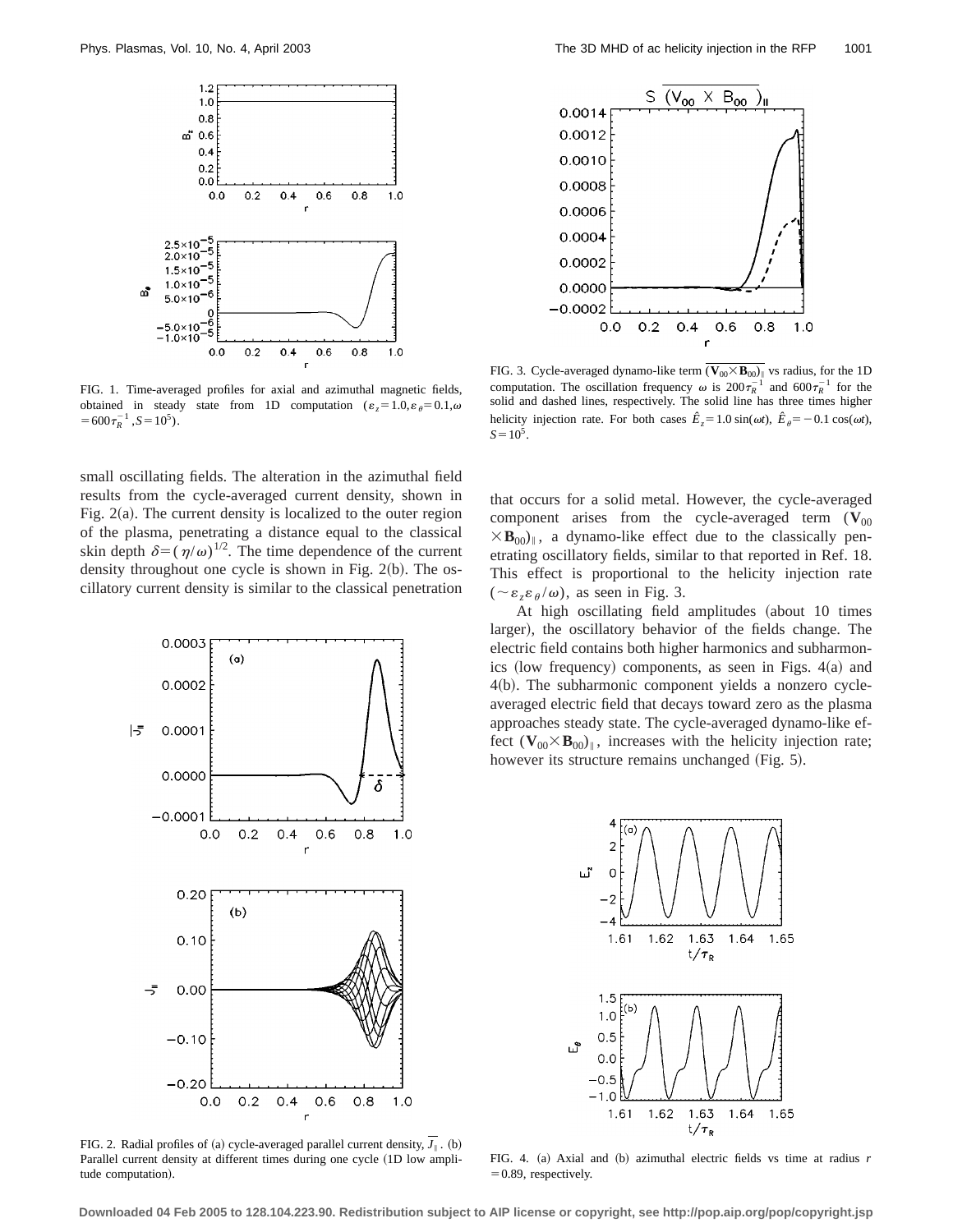

FIG. 5. Cycle-averaged dynamo effect  $(\overline{V_{00} \times B_{00})_{\parallel}}$  for high driving amplitudes, 1D computation ( $\varepsilon_z = 10.0$ ,  $\varepsilon_{\theta} = 1.0$ ,  $\omega = 600 \tau_R^{-1}$ ,  $S = 10^5$ ).

#### **B. Analytical calculation and quasilinear effects**

From the 1D computation, we see that low amplitude oscillating fields penetrate into the plasma with the OFCD frequency while both higher and lower frequencies are generated for higher amplitudes (large forcing amplitudes). To understand the time dependence of the fields, onedimensional, linear, resistive MHD equations  $[Eq. (5)]$  are analytically solved in cylindrical geometry. The partial differential equations are solved for uniform magnetic field **B**  $= B_0 \hat{z}$ ,  $\nabla p = 0$ , no viscosity, with initial conditions  $A_{\hat{z}}^1(r,0)$ = const,  $A^1_\theta(r,0) = 0$  and boundary conditions  $A^{\text{T}}_z(a,t)$  $= (-\varepsilon_{z0} / \omega)\cos(\omega t), A_\theta^1(a,t) = (-\varepsilon_{\theta0} / \omega)\sin(\omega t)$ , where the "1" superscript denotes a linear oscillating quantity. The equations for the vector potential and velocity fields can be simplified as follows:

$$
\frac{\partial \mathbf{A}^1}{\partial t} = \mathbf{V}^1 \times \mathbf{B} - \eta \nabla \times \nabla \times \mathbf{A}^1,\tag{6}
$$

$$
\rho \frac{\partial \mathbf{V}^1}{\partial t} = -\nabla (\mathbf{B} \cdot \mathbf{B}^1). \tag{7}
$$

Equations  $(6)$  and  $(7)$  can be combined in the form of axial and azimuthal vector potential  $(A_z^1, A_\theta^1)$ ,

$$
\frac{\partial A_z^1}{\partial t} = \eta \left( \frac{\partial^2 A_z^1}{\partial r^2} + \frac{1}{r} \frac{\partial A_z^1}{\partial r} \right),\tag{8}
$$

$$
\frac{\partial^2 A^1_{\theta}}{\partial t^2} = \frac{S^2 B_0^2}{\rho} \left[ \frac{\partial^2 A^1_{\theta}}{\partial r^2} + \frac{1}{r} \frac{\partial A^1_{\theta}}{\partial r} - \frac{A^1_{\theta}}{r^2} \right] + \eta \frac{\partial}{\partial t} \left[ \frac{\partial^2 A^1_{\theta}}{\partial r^2} + \frac{1}{r} \frac{\partial A^1_{\theta}}{\partial r} - \frac{A^1_{\theta}}{r^2} \right].
$$
\n(9)

The normalization of the equations is similar to the one used in Sec. II. The partial differential equation (PDE) with nonhomogeneous boundary condition for the toroidal vector potential  $[Eq. (8)]$  represents a driven resistive diffusion equation. The PDE for the poloidal vector potential  $[Eq. (9)]$ consists of Alfvén waves and resistively damped modes. The Laplace transform method can be applied to Eqs.  $(8)$  and  $(9)$ . The solution for  $A^1_z$  and  $B^1_\theta$  can be written as an expansion of eigenfunctions (Bessel functions):



FIG. 6. (a)  $B_\theta^1$  vs time at radius  $r/a = 0.8$  ( $\varepsilon_{z0} = 1.0$ ,  $\varepsilon_{\theta 0} = 0.1$ ,  $\omega$  $= 200.0 \tau_R^{-1}$ ,  $S = 10^5$ ). (b)  $S(\overline{V_r^l} \overline{B_0^l})$  vs radius calculated analytically in 1D for the same parameter in Fig. 3 (solid line).

$$
A_z^1(r,t) = \frac{-\varepsilon_{z0}}{\omega} \cos(\omega t) + \sum_{n=1}^{\infty} b_n(t) J_0(\lambda_n r),
$$
  

$$
B_{\theta}^1 = \sum_{n=1}^{\infty} \lambda_n b_n(t) J_1(\lambda_n r),
$$
 (10)

where

$$
b_n(t) = \alpha_n(\omega, \omega_n) [\omega_n \sin(\omega t) - \omega \cos(\omega t)
$$
  
+  $\omega \exp(-\omega_n t)],$   

$$
\alpha_n(\omega, \omega_n) = \frac{2\varepsilon_{z0}}{\lambda_n \omega_n} \frac{1}{J_1(\lambda_n)(\omega^2 + (\omega_n)^2)},
$$
 (11)

 $\omega_n = \eta \lambda_n^2$ , and  $\lambda_n$  are the zeros of *J*<sub>0</sub>. Here, we have assumed uniform density and resistivity profiles ( $\rho = \eta = 1$ ). The solution for  $B^1_{\theta}$  consists of an oscillating part at the OFCD frequency and a transient decaying part [Fig.  $6(a)$ ]. Equation (9) can be solved for  $A^1_\theta$  and subsequently for  $V^1_r$  as follows:

$$
V_r^1(r,t) = \sum_{m=1}^{\infty} C_m(t) \phi_m(r),
$$
 (12)

where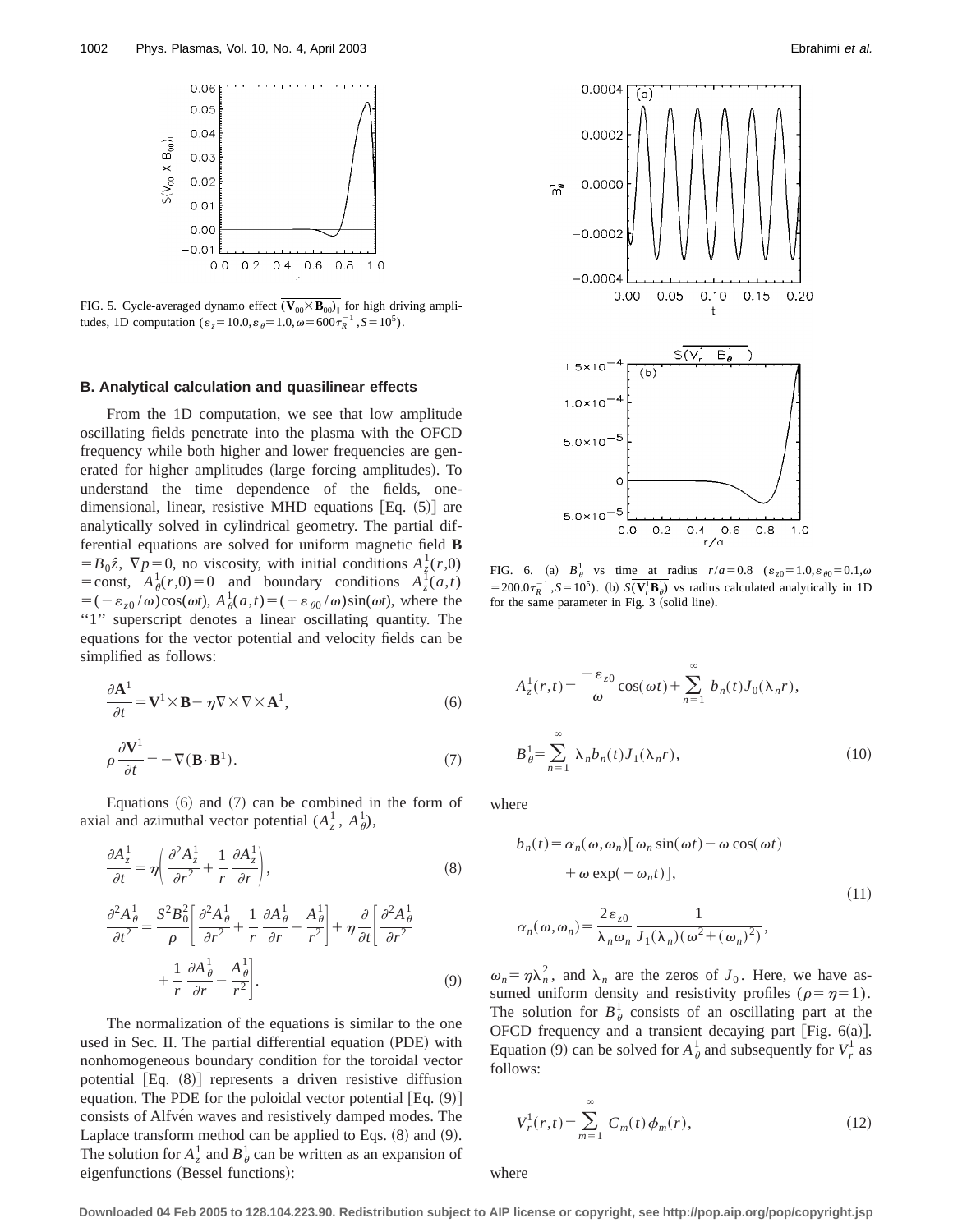

FIG. 7.  $B_{\theta}$  at  $r/a = 0.65$  (dashed) and  $r/a = 0.94$  (solid) vs time, calculated numerically for the 1D model with the quasilinear term.

$$
C_m(t) = \frac{2Se_{\theta 0}}{(\omega^2 - \omega_m^2)} \left[ \frac{-\omega_m \cos(\omega t)}{\omega} + \frac{\omega \cos(\omega_m t)}{\omega_m} \right],
$$
  
\n
$$
\phi_m(r) = \frac{1}{J'_1(\lambda_m)} \left[ \frac{\lambda_m^2}{4} (J_3(\lambda_m r) - 3J_1(\lambda_m r)) + \frac{\lambda_m}{2r} (J_0(\lambda_m r) - J_2(\lambda_m r)) - \frac{J_1(\lambda_m r)}{r^2} \right],
$$
\n(13)

 $\omega_m = SB_0 / \sqrt{\rho} \lambda_m$ , and  $\lambda_m$  are the zeros of  $J_1$  ( $B_0 = \rho = 1$ ). The cycle-averaged  $(V_r^1 \times B_\theta^1)$  effect can be obtained from the analytical solutions,  $V_r^1$  $\frac{1}{r}(r,t)\times B^1_{\theta}(r,t)$  $= \sum_{m=1}^{\infty} C_m(t) \phi_m(r) \times \sum_{n=1}^{\infty} \lambda_n b_n(t) J_1(\lambda_n r)$ . Figure 6(b) shows  $S(\overline{V_r^1B_\theta^1})$  from the analytical calculations, which agrees with the  $1D$  computation (Fig. 3). The sharp edge feature in Fig.  $6(b)$  results from the uniform resistivity profile assumed in the analytical model and the absence of viscosity. In the 1D computation of  $(\mathbf{V}_{00} \times \mathbf{B}_{00})_{\parallel}$  (Sec. III A), the resistivity profile is exponential and the viscosity is finite. At high *S*, for arbitrary frequency and amplitudes, the second term  $cos(\omega_m t)$  in  $C_m(t)$  [Eq. (13)] represents high frequency oscillations. These high frequency oscillations are also present in 1D computation (Sec. III A) for the field solutions but dissipate at finite viscosity, and also dissipate due to the fluctuations in 3D computation.

To understand the time response of the plasma to large oscillating amplitudes, the quasilinear effect is investigated including  $f(r,t) = V_r^1(r,t) \times B_\theta^1(r,t)$ , as an inhomogeneous source to the homogeneous PDE for  $A^1_\zeta$ . The 1D driven diffusion equation plus the quasilinear term is solved numerically using the Crank–Nicolson method. As shown in Fig. 7 the time response is a combination of the OFCD frequency, higher harmonics and a lower frequency which arises from the product of the exponential decaying component and the oscillation. The inhomogeneous solution can be found analytically as well, by defining  $A_z^1(r,t) = \sum_{n=1}^{\infty} d_n(t) J_0(\lambda_n r)$ , where now  $d_n(t)$  has a different time dependence, which are the combination of the OFCD frequency, the harmonics, transient decaying solutions and the product of exponential decaying and the oscillations,  $sin(2\omega t)$ ,  $sin((\omega \pm \omega_m)t)$ ,  $\sin(\omega t) \exp(-\omega_n t)$ ,  $\exp(-\omega_n t)$ .

Through the  $sin(\omega t)exp(-\omega_n t)$  combinations in time, a nonzero time-averaged electric field is generated mainly at high amplitudes when the contribution of the quasilinear term becomes important. This electric field decays slowly on a resistive diffusion time scale. A nonzero mean electric field is similarly seen in large amplitude 1D computations (Sec. III A) as well as the nonlinear  $3D$  computations below. However, this electric field becomes small as the plasma gets close to quasisteady state.

# **IV. ONE-DIMENSIONAL RELAXED-STATE PLASMA**

Section III described the one-dimensional MHD plasma response to an applied oscillating electric field in the limit where the driven current diffuses classically. In this section we examine a different extreme, where turbulent diffusion maintains a relaxed-state current profile at every instant in time. The distinctive feature of a relaxed-state plasma is a stationary  $\mu_0 \mathbf{J} \cdot \mathbf{B}/B^2 = \lambda_{\parallel}(r)$  profile shape, independent of varying electrical boundary conditions. Small-scale fluctuations are assumed to provide a turbulent emf in just the right amount at each radius to maintain this preferred  $\lambda_{\parallel}(r)$  shape. The zero-pressure limit of a fully relaxed plasma with no residual magnetic free energy is well known to be  $\lambda_{\parallel}(r)$  $=$  constant, as described by Taylor.<sup>9</sup> However, for the discussion here,  $\lambda_{\parallel}(r)$  can be any partially relaxed profile which is nonuniform in space but stationary in time (with finite residual magnetic free energy). Plasma pressure may also be included for more realistic modeling if the pressure evolution is easily described, such as a constant-beta assumption.

An experimental plasma operating with sufficiently strong relaxation has a stationary  $\lambda_{\parallel}(r)$  profile when averaged over relaxation process cycling, but the shape is typically nonuniform. This behavior is also reproduced in 3D nonlinear MHD computation. Consequently relaxed-state modeling on time scales slow compared to the relaxation time  $\tau_{\text{relax}} \sim \sqrt{S\tau_A}$  provides a way to predict plasma response to a prescribed electric field at the plasma surface, especially when time-consuming nonlinear, three-dimensional MHD computation is impractical or impossible. Particularly important is the high-*S* limit which remains a challenge for computational MHD, yet accessible in experimental plasmas. Relaxed state modeling also can be compared to the 3D computation.

We proceed in Sec. IV A with a description of the relaxed state evolution model, including an example simulation of OFCD sustainment. Section IV B covers the scaling of the OFCD-induced current and field modulation amplitudes for key parameters *S*, drive frequency  $\omega$ , and the relative strengths of the axial and poloidal electric field amplitudes. Section IV C describes the time and space dependence of the implied dynamo emf required to maintain a relaxedstate current profile throughout an OFCD cycle, a prelude to Sec. V.

# **A. Model for relaxed-state evolution**

Despite implications for a complex, nonlinear, threedimensional evolution (the topic of Sec. V), relaxed-state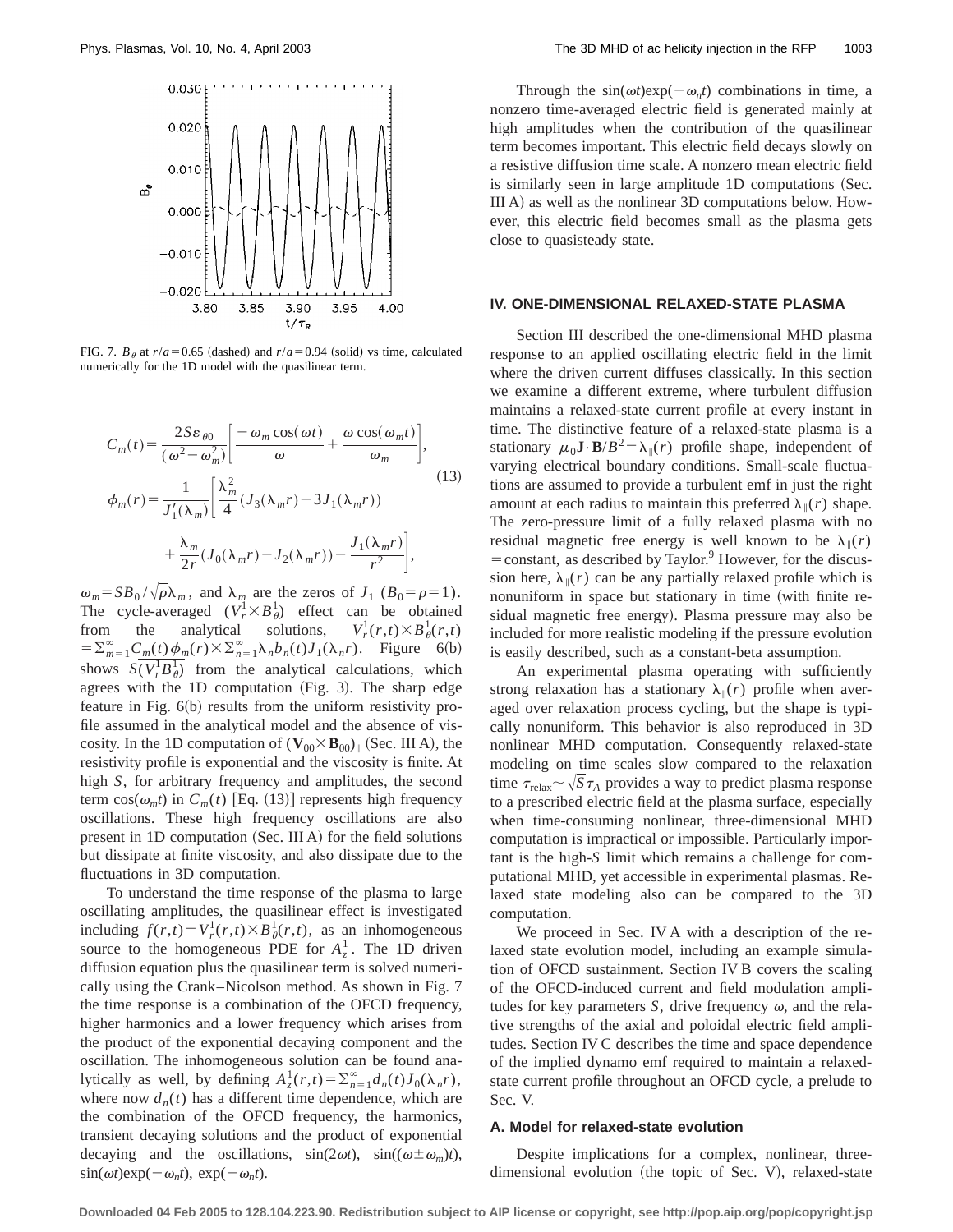plasmas are easy to model because the mean current is prescribed. The instantaneous one-dimensional (mean-field) equilibrium is a solution of

$$
\nabla \times \mathbf{B} = \lambda_{\parallel}(r, t) \mathbf{B} + \mathbf{B} \times \nabla p / B^2.
$$
 (14)

For a relaxed-state plasma, the  $\lambda_{\parallel}$  profile has a stationary shape, with the time and space dependencies separable as  $\lambda_{\parallel}(r,t) = \lambda_0(t) \Lambda_{\parallel}(r)$ . Only the amplitude varies in time in this model, specified by the value  $\lambda_0$  at the magnetic axis  $(r=0)$ . The profile shape  $\Lambda_{\parallel}(r)$  is an input determined by theory or experimental behavior, for example,  $\Lambda_{\parallel}(r)=1$  for the fully relaxed state plasma. For results presented here,  $\Lambda_{\parallel}(r) = 1 - (r/a)^4$  is chosen to mimic experimental RFP plasmas (in particular MST current profiles averaged over the sawtooth relaxation cycle). It also resembles the current profile obtained in 3D MHD computation. Finite diamagnetic current is straightforwardly included in relaxed-state modeling if the pressure evolution can be specified  $(e.g.,)$ constant-beta assumption). However, the zero-pressure limit is adopted here to permit direct comparison with results in Secs. II and V. Since  $\beta \le 1$ , finite pressure typically introduces small changes and does not substantially impact OFCD solutions.

The evolution of a relaxed-state plasma is fully determined by a global magnetic energy balance, with the magnetic field profiles given by Eq.  $(14)$ . From the Poynting theorem, the magnetic energy balance for the total plasma volume can be written as

$$
v_z I_z - v_\theta I_\theta = \partial W / \partial t + P_\Omega, \qquad (15)
$$

where  $I_z$  is the axial (toroidal) plasma current,  $I_\theta$  is the poloidal current in the axial field magnet surrounding the plasma,  $v_z$  and  $v_\theta$  are the one-turn axial and poloidal loop voltages at the plasma surface respectively,  $\partial W/\partial t$  is the rate-of-change of the magnetic (plus generally thermal) energy within the plasma volume, and  $P_{\Omega}$  is the Ohmic dissipation within the plasma volume. Equation  $(15)$  resembles the description of power flow in an electrical circuit, hence this type of modeling is often dubbed zero dimensional. Nevertheless, a complete one-dimensional evolution of the plasma is described by Eqs. (14) and (15) with  $\lambda_{\parallel}(r,t)$  $=$  $\lambda_0(t)\Lambda_{\parallel}(r)$ , given specified values for  $v_2(t)$  and  $v_{\theta}(t)$ . With the normalizations described in Sec. II (except for time, normalized instead to  $\tau_A$ ), Eq. (15) can be written in dimensionless form as

$$
\frac{\partial W}{\partial \lambda_0} \frac{\partial \lambda_0}{\partial t} = 2 \phi_z \left( \frac{a}{R} \Theta v_z - F v_\theta \right) - S^{-1} P_\Omega, \qquad (16)
$$

where  $\Theta = \mu_0 a I_z / 2 \phi_z$  and  $F = \mu_0 R I_\theta / 2 \phi_z$  are the pinch and reversal values, respectively, commonly used normalizations of the axial and poloidal current. The axial magnetic flux is  $\phi_z$ . Dimensionless *W*,  $\partial W/\partial \lambda_0$ , *F* and  $\Theta$  are functions only of  $\lambda_0$  and the specified  $\Lambda_{\parallel}(r)$ .  $P_{\Omega}$  is additionally a function of the normalized resistivity profile, assumed stationary in this model. For comparison with the results in Secs. II and V, the same resistivity profile  $\eta(r) = \eta(0)[1+9(r/a)^{20}]^2$  is used.

To create an OFCD simulation, the drive frequency, amplitudes, and relative phase of the loop voltages (set for



FIG. 8. (a) Axial and poloidal currents for an OFCD-sustained relaxed-state plasma with  $S = 5 \times 10^5$ ,  $\omega = 2.85 \times 10^3 \tau_A$ ,  $R/a = 1.66$ , and relative loop voltage amplitudes  $\hat{v}_z = 14.5\hat{v}_\theta$ . The  $F - \Theta$  trajectory is shown in (b) relative to fully relaxed equilibria, for which  $\Lambda=1$  (dotted–dashed curve). The parameters for this relaxed-state case are identical to the high-*S* 3D MHD study in Sec. V B below, with the surface voltages adjusted to produce the same maximum  $F=0.1$ . See Fig. 32.

maximum helicity injection) must be specified, as well as dimensionless parameters *S* and  $R/a$  (cylinder length  $=2\pi R$ ). Keeping in mind that  $v_{\theta}=-\partial \phi_z/\partial t$ , Eq. (16) is easily solved for  $\lambda_0(t)$ , from which the magnetic equilibrium evolution follows. For results here, fourth-order Runge–Kutta integration with 100 time steps per OFCD period is used to time-advance the solution.

In stark contrast to the results in the preceding section, OFCD sustainment of a dc current with relatively small superposed ac modulation occurs when the plasma maintains a relaxed state, as illustrated in Fig. 8 $(a)$ . This relaxed-state simulation has the same set of parameters used in the  $S=5$  $\times$  10<sup>5</sup> 3D nonlinear MHD simulations described in Sec. V B below (see Fig. 32 for reference). The peak-to-peak axial current modulation is  $\sim$ 30%, while the poloidal current modulation is yet larger. The  $F-\Theta$  trajectory during an OFCD cycle is shown in Fig.  $8(b)$ . This trajectory is constrained to a well-defined curve unique to the choice of  $\Lambda_{\parallel}(r)$ . The 3D simulations in Sec. V display somewhat larger ac modulation amplitude and a more complicated *F*  $-\Theta$  limit cycle that circles near the relaxed-state curve. The frequency for this set of parameters is probably near the maximum allowable relative to the relaxation time scale  $(\omega \sqrt{\tau_R \tau_A} = 1.56)$ .

The data presented in the next section describe the scaling of the ac modulation amplitude. These data were collected from relaxed-state simulations similar to that shown in Fig. 8 but with parameters varied to expose the parameter dependence. In each simulation the surface loop voltage amplitudes are adjusted to produce a constant time-average axial current and a specified maximum value for the reversal parameter during the OFCD cycle (usually  $F = -0.1$ ).

#### **B. Scaling of the ac modulation amplitudes**

In order for OFCD to have practical value, it is necessary that the ac modulation amplitudes of the currents be relatively small. It is therefore important to understand how the modulation amplitudes vary with Lundquist number *S*, the drive frequency  $\omega$ , aspect ratio  $R/a$ , and the relative amplitudes of the axial and poloidal loop voltages. For relaxed-state modeling, the scaling of the modulation amplitudes with these parameters is straightforwardly obtained by varying each individually, holding the others fixed. The re-

**Downloaded 04 Feb 2005 to 128.104.223.90. Redistribution subject to AIP license or copyright, see http://pop.aip.org/pop/copyright.jsp**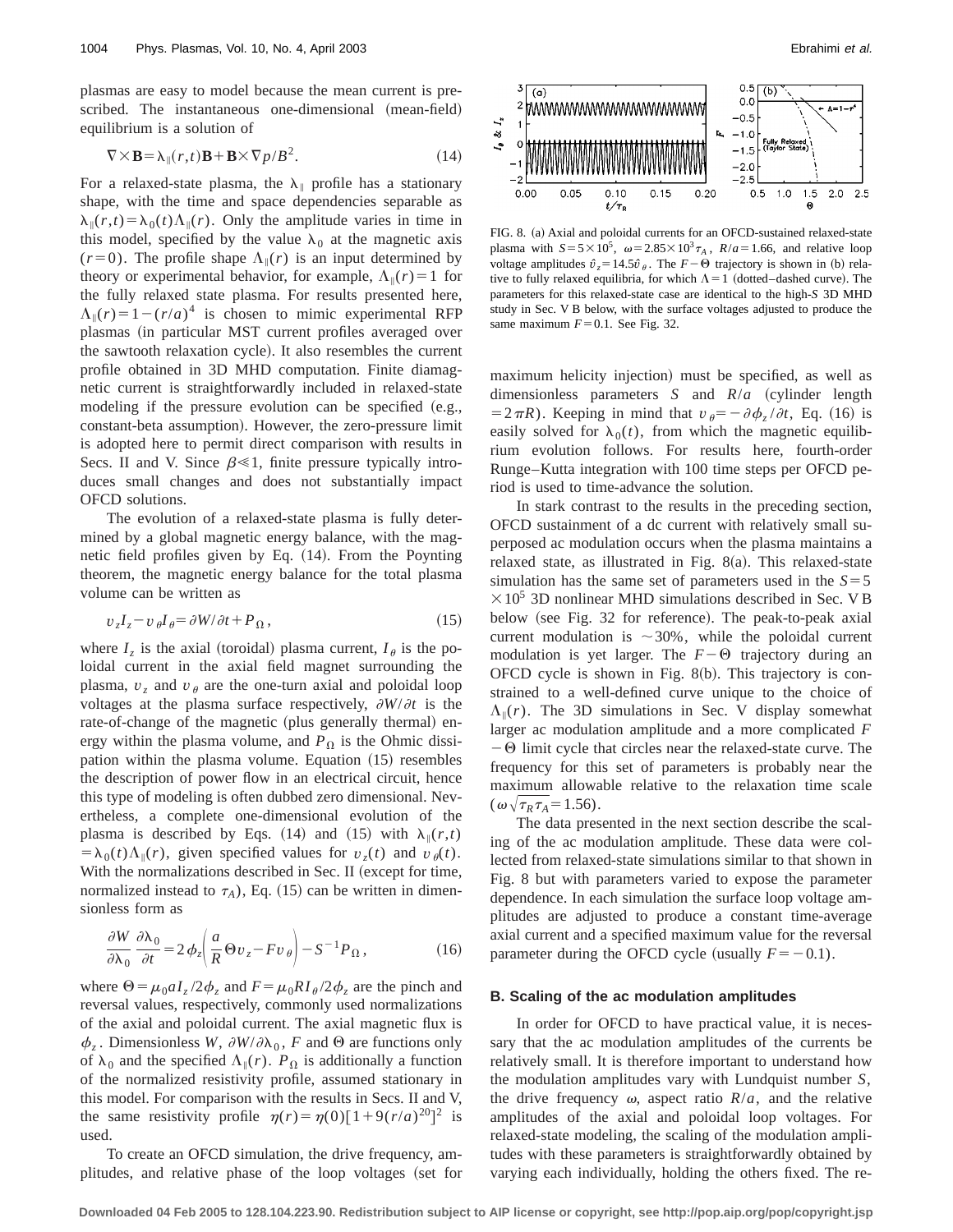sults of this scaling analysis are reported in this section. The ac modulation that occurs for a relaxed-state plasma probably represents the lower bound for any real plasma. In Sec. V below, 3D nonlinear MHD analysis demonstrates OFCD with modulation amplitude larger than for a relaxed state, but not grossly larger. Most importantly, sufficient relaxation occurs in the 3D analysis. This is not an obvious outcome and bolsters reliability in the scaling predictions from much simpler relaxed-state modeling.

The scaling of the axial current modulation is largely controlled by the plasma's unavoidable inductive reaction to an oscillating electric field. The axial loop voltage required for OFCD is substantially larger than the resistive dc voltage which would sustain the same time-average current. From an Ohm's law perspective, the voltage is dominantly inductive  $v_z \approx L dI_z/dt$ . Since the (toroidal) inductance  $L \approx \mu_0 R$ , the relationship between the ac amplitude of the axial current,  $\hat{I}_z$ , and the applied axial loop voltage amplitude,  $\hat{v}_z$ , is roughly  $\hat{v}_z \approx \mu_0 R \omega \hat{I}_z$  (the "hat" refers to the ac amplitude). A simple prediction for the scaling of the axial current modulation  $\hat{I}_z$  is formed by inserting the inductive response estimate for the loop voltage into a helicity balance. Equating the time-average ac helicity injection rate in OFCD to the steady-induction helicity injection rate yields

$$
\frac{\hat{v}_z \hat{v}_\theta}{2\omega} = v_\Omega \hat{\phi}_z = \frac{\eta(0)R}{a^2} f_\Omega \overline{I}_z \overline{\phi}_z, \qquad (17)
$$

where  $v_{\Omega}$  is the steady-induction (resistive) loop voltage and  $f_{\Omega}$  is a form factor for the plasma resistance, essentially constant in this analysis. The overbar indicates a time-average (i.e., cycle-average) mean value. Inserting  $\hat{v}_z = \mu_0 R \omega \hat{I}_z$  and defining  $\xi = \hat{v}_z / \hat{v}_\theta$ ,

$$
\left(\frac{\hat{I}_z}{\overline{I}_z}\right)^2 \simeq \frac{f_\Omega}{\overline{\Theta}} \xi \frac{a}{R} \frac{1}{\omega \tau_R}.
$$
\n(18)

The frequency is best normalized to the hybrid time  $\omega \sqrt{\tau_A \tau_R} = \Omega_{mhd}$ , with  $\Omega_{mhd} < 1$  the expected upper bound requirement to permit sufficient relaxation over an OFCD cycle. By these simple arguments, the fractional ac modulation amplitude is predicted to scale as

$$
\hat{I}_z/\overline{I}_z \sim S^{-1/4} \Omega_{\text{mhd}}^{-1/2} \xi^{1/2} (R/a)^{-1/2}.
$$
 (19)

A similar argument for the poloidal current modulation is not easily identified, although its scaling is equally important. For example, (empirically) the loss of axial field reversal typically causes an RFP plasma to become unstable and must be avoided in operation.

The scaling of the modulation amplitudes with the loop voltage ratio  $\xi$  is shown in Fig. 9. The data points represent a set of OFCD simulations, each with constant time-average current (but slightly different values). All of the key parameters are the same in each simulation, except for  $\xi$ . The fixed parameter values are listed in the figure caption. Since the poloidal current modulation varies considerably, the amplitudes of the loop voltages are adjusted in each simulation to keep the maximum value of  $F = -0.1$ . This guarantees the simulation has a reversed axial field at all times, as close as



FIG. 9. Amplitudes of the (a) fractional rms axial current modulation and  $(b)$  peak-to-peak reversal parameter  $F$  modulation for varying oscillator amplitude ratio  $\xi = \hat{v}_z / \hat{v}_\theta$ . Fixed parameters are  $S = 5 \times 10^7$ ,  $\Omega_{\text{mhd}} = 1$ , and  $R/a = 3$ . Note minimum  $\delta F_{p-p}$  at  $\xi \sim 10$ .

possible to normal experimental RFP conditions. This general procedure is repeated below, varying the other parameters.

Although the axial current modulation approaches the expected  $\xi^{1/2}$  dependence only at large  $\xi$  in Fig. 9(a), this scaling is shown first because the poloidal current modulation—represented by the *F* modulation in Fig. 9(b)—is minimum at  $\xi \sim 10$ , increasing rapidly at lower  $\xi$ . Small  $\xi$  (or large  $\varepsilon_{\theta}$ ) corresponds to a large driven toroidal field modulation. To help maintain axial field reversal,  $\xi$  $=10$  is chosen as the optimal loop voltage ratio. The sharp increase in the poloidal current modulation at small  $\xi$  probably spoils the  $\xi^{1/2}$  scaling in the axial current modulation; coupling between the axial and poloidal fields is not accounted for in the derivation of Eq.  $(19)$ .

The scaling of the axial current modulation with Lundquist number,  $S$ , is shown in Fig.  $10(a)$ , which fits very well the expected  $S^{-1/4}$  dependence, except at low *S* where the modulation amplitude is largest. If OFCD is compatible with plasma confinement requirements, the current modulation at fusion reactor parameters is only a few percent. For this reason, the TITAN RFP reactor studies<sup>19</sup> employed OFCD for current sustainment. Whether or not the required relaxation turbulence adversely impacts energy confinement is a major uncertainty in the viability of OFCD for fusion application.

The poloidal current modulation dependence on *S* is shown in Fig.  $10(b)$ , again represented by *F*. The modulation increases sharply at low *S*, which probably defines the most severe constraint on successful demonstration of OFCD, both theoretically and experimentally. When the plasma resistance is high, the required voltage to sustain the current is



FIG. 10. (a) The fractional rms axial current modulation amplitude and (b) the reversal parameter variation as a function of *S*. Fixed parameters are  $\xi$ = 10,  $\Omega_{mhd}$ = 1, and *R*/*a* = 3. The triangles in (b) are the time-average mean-*F*, while the squares on dotted curves are the *F*-oscillation extremes. The loop voltages are adjusted to produce maximum  $F \approx -0.1$  in all cases.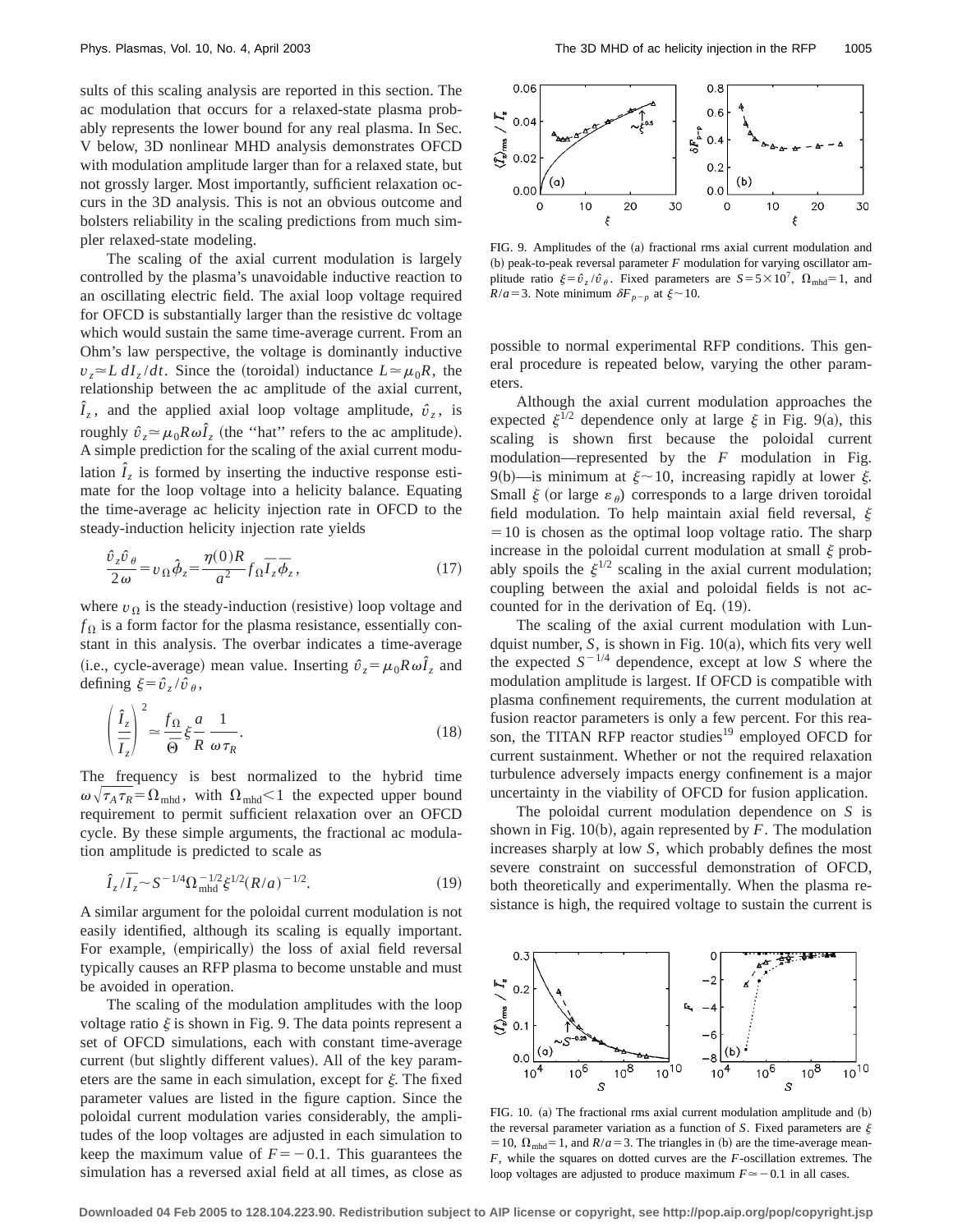

FIG. 11. The fractional rms axial current modulation for varying (a) frequency and (b) aspect ratio. Fixed parameters are  $S = 5 \times 10^7$ ,  $\xi = 10$ ,  $R/a$ = 3 (for frequency scan), and  $\Omega_{mhd}$ = 1 (for aspect ratio scan). The dotted curve in  $(b)$  is the peak-to-peak  $F$ -oscillation representing the poloidal current modulation ( $\div 20$  only for illustration).

high, which in turn produces excessive poloidal current modulation, even for the optimal loop voltage ratio  $\xi=10$ and maximum allowable frequency  $\Omega_{\text{mhd}}=1$ . Very little experimental RFP operation occurs with  $|F| > 1$ . In practice, OFCD cannot be expected viable with  $S \le 10^6$ , a relatively high limit. However, at reactor parameters, the poloidal current modulation is reasonable, and only now with the present generation of RFP experiments at  $a \sim 0.5$  m and  $S > 10^6$  can tests of total current sustainment by OFCD be contemplated.

The scaling of the modulation amplitudes with  $\Omega_{mhd}$  and  $R/a$  are shown in Fig. 11. The frequency scaling is as expected, whereas the aspect ratio scaling is not. Coupling between the poloidal and axial fields most likely causes the scaling to diverge from  $(R/a)^{-1/2}$ , as with the  $\xi$  scaling. The toroidal and poloidal current modulation amplitudes increase and decrease together when changing *S* or  $\Omega_{\text{mhd}}$ , hence their scalings are probably less sensitive to cross-field coupling.

#### **C. Dynamo implications for an OFCD relaxed state**

Although relaxed-state modeling does not provide a microscopic description of the relaxation mechanism, it does quantify the profile and time dependence of the emf required in Ohm's law to maintain a relaxed state. A comparison with steady induction provides insight into anticipated differences in the dynamo between OFCD and steady induction, the later having a well-developed understanding in 3D nonlinear MHD.

To maintain a relaxed-state, in general parallel Ohm's law must include an emf,  $\mathcal{E}_{\parallel}$ , which balances the difference between the parallel inductive electric field and resistive drag

$$
\eta J_{\parallel} - E_{\parallel} = \mathcal{E}_{\parallel} \,. \tag{20}
$$

The detailed workings of  $\mathcal{E}_{\parallel}$  in 3D MHD is a topic in Sec. V below. In relaxed-state modeling, the radial profiles of  $E_{\parallel}$  $=$  ( $\mathbf{V}_{00} \times \mathbf{B}_{00}$ )<sub>||</sub> and  $\eta J$ <sub>||</sub> are known, shown in Fig. 12(a) for both OFCD and steady induction. (The profiles are cycle averaged in the OFCD case.) The difference between these profiles implies  $\mathcal{E}_{\parallel}$ . Steady induction and OFCD require  $\mathcal{E}_{\parallel}$ with essentially opposite radial structure. In steady induction, most of the current is everywhere provided by the applied electric field except in the edge where the axial magnetic field is small. In OFCD, the time-average  $E_{\parallel}$  is zero at the magnetic axis (where  $E_{\parallel} = E_z$ ) and maximum at the plasma surface. Consequently relaxation must support current in the



FIG. 12. (a) The parallel electric field profiles for OFCD (cycle averaged) and steady toroidal induction for the same parameters as in Fig. 8. The  $\eta J_{\parallel}$ profile (dotted–dashed curve) is identical for both types of current sustainment, i.e., the OFCD time-average current equals the steady-induction dc current in this comparison. The implied rms time-average dynamo profiles  $(\mathcal{E}_{\parallel} = \eta J_{\parallel} - E_{\parallel})$  are shown in (b). For OFCD, the rms  $\mathcal{E}_{\parallel}$  is larger than its straight time-average since  $\mathcal{E}_{\parallel}$  oscillates with large positive-to-negative extremes.

core rather than the edge. Moreover, the mismatch between  $E_{\parallel}$  and  $\eta J_{\parallel}$  is larger in OFCD, as shown in Fig. 12(b). This is important because  $\mathcal{E}_{\parallel}$  is composed of turbulent quantities specifically  $\tilde{V} \times \tilde{B}$  in MHD—which can negatively impact plasma confinement. A larger  $|\mathcal{E}_{\parallel}|$  implies larger fluctuation amplitudes. The *S* scaling of the fluctuation amplitudes is therefore critical in determining the consistency of relaxation and fusion plasma confinement. For steady induction, this scaling is not particularly optimistic in either experiment<sup>20</sup> or 3D MHD computation.<sup>21,22</sup> In principle OFCD could scale differently, perhaps more favorably.

Hybrid current sustainment—combining partial steady induction with partial OFCD—provides an intriguing possibility for current profile control to minimize  $\mathcal{E}_{\parallel}$ . Steady induction would support the core current while OFCD would support the edge current. Relaxed-state modeling indicates the time-average  $\mathcal{E}_{\parallel}$  is minimal across the radius when the supplied power is roughly equally split between steady induction and OFCD. However, the rms  $\mathcal{E}_{\parallel}$  shown in Fig. 12(b) remains relatively large due to large positive-to-negative swings during the OFCD cycle. At two times in each cycle, the instantaneous magnitude of  $|\mathcal{E}_{\parallel}|$  peaks at values up to  $\sim$  5 – 10 times larger than the cycle-average  $\mathcal{E}_{\parallel}$ . This behavior stems from the large loop voltage which is dominantly inductive. Nevertheless hybrid sustainment will be interesting to investigate in 3D MHD where the detailed relaxation process could lessen these extremes.

#### **V. THREE-DIMENSIONAL COMPUTATION**

The complete dynamics of OFCD are studied using the 3D, nonlinear, resistive MHD DEBS code. In the 3D simulations the tearing fluctuations are present as well as the oscillations of the symmetric quantities. We employ an aspect ratio (cylinder length to radius divided by  $2\pi$ ) of 1.66. The number of dominant spatial Fourier modes in the RFP scales with aspect ratio ( $n \sim 2R/a$ ). Hence, computation at low aspect ratio permits the essential physics to be explored while fewer Fourier modes need to be evolved.<sup>23</sup> We examine OFCD at two different Lundquist numbers,  $10^5$  and 5  $\times 10^5$ . An assessment of OFCD requires information on scaling with Lundquist number; for example, it is expected that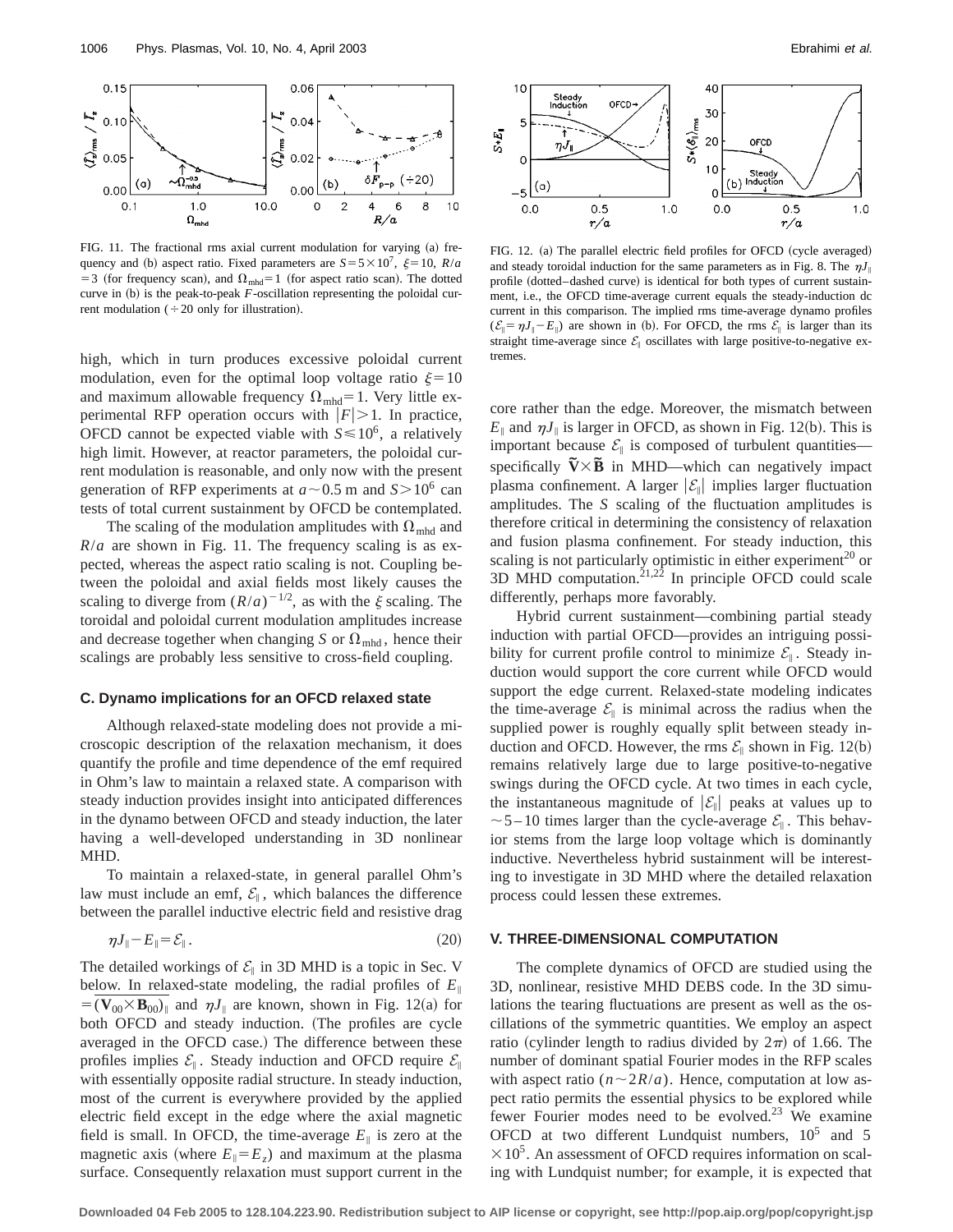

FIG. 13. Radial profiles of the three terms in parallel Ohm's law,  $E_{\parallel}$  $+ S(\tilde{V} \times \tilde{B})_{\parallel} = \eta J_{\parallel}$  for a standard RFP plasma. The dynamo term includes contribution from the  $m=0$  and  $m=1$  tearing modes for all the axial mode numbers,  $n (S=10^5)$ .

the oscillation of the total plasma current will decrease with *S*, as indicated by the relaxed state model of Sec. IV.

For both values of Lundquist number, we first evolve the plasma to a steady state in the absence of OFCD. This standard RFP plasma (at pinch parameter  $\Theta$  = 1.8) is evolved in the presence of a constant boundary axial electric field  $[E_z(a) = \text{constant}]$ . It then forms the target plasma for OFCD. The radial profiles for this standard, relaxed plasma are shown in Fig. 13, which displays the parallel components of the current, electric field, and dynamo effect generated by tearing modes. As is well known, the tearing modes essentially transfer current from the core to the edge, to counter the peaking of the current by the applied electric field.

At some time during the steady-state phase of the plasma, the time-independent axial electric field is set to zero, and the oscillating poloidal and toroidal electric fields that constitute OFCD are applied. We first examine the effect on the total current and magnetic helicity. We then examine



FIG. 15. Total axial plasma current vs time for  $\varepsilon_z = 112$ ,  $\varepsilon_{\theta} = 11$ ,  $\tau_{\omega}$  $=1.05\times10^{3}\tau_{A}$ ,  $S=10^{5}$ . When plasma reaches quasisteady state, the cycleaveraged current,  $I_z = 2$  is shown by the solid trace.

the cycle-averaged terms in Ohm's law, including the two dynamo effects—one arising from the spatially mean fields ~**V** and **B**! oscillating at the OFCD frequency and one from the tearing fluctuations. For a most detailed analysis, we then investigate the behavior of each of the terms in Ohm's law, and the magnetic fluctuation spectrum, through an OFCD cycle. We discuss the results at  $S=10^5$  in Sec. V A and *S*  $=$  5  $\times$  10<sup>5</sup> in Sec. V B.

# $A. S = 10^5$

The target plasma for OFCD, shown in Fig. 13, was computed with 147 radial mesh points, poloidal mode numbers  $m=0-5$ , and axial mode numbers  $n=-21-21$ . The target plasma was sustained at  $\Theta$  = 1.8 with a helicity injection rate  $\dot{K} = \phi_z v_z = 50$ . If the axial electric field is suddenly set to zero (at  $t=0.24\tau_R$  in Fig. 14) then the current decays in a fraction of a resistive diffusion time (the dashed curve). To study OFCD, at  $t=0.24\tau_R$  we impose boundary conditions  $\hat{E}_z = 80 \sin(\omega t)$ ,  $\hat{E}_{\theta} = 8 \sin(\omega t + \pi/2)$ . This provides a helicity injection rate of  $\hat{v}_z \hat{v}_z/2\omega = 35$ . which is lower than the helicity injection rate of the target. As seen in Fig. 14 OFCD sustains the cycle-averaged current at about 2/3 of its initial value. However, the oscillations in the current are greater than 100%, causing the current to reverse direction.



FIG. 14. Total axial current vs time. The oscillating fields  $\hat{E}_z = 80 \sin(\omega t)$ ,  $\hat{E}_{\theta}$ =8 sin( $\omega t + \pi/2$ ) are applied at  $t = 0.24 \tau_R$  ( $\tau_{\omega} = 1.05 \times 10^3 \tau_A$ ). The bold points indicate the cycle-averaged current. The dashed line is the exponentially decaying current that occurs in the absence of OFCD  $E<sub>z</sub>(a)$  set to zero at  $t=0.24\tau_R$ ].



FIG. 16. Helicity vs time. The solid line with points shows the cycleaveraged helicity.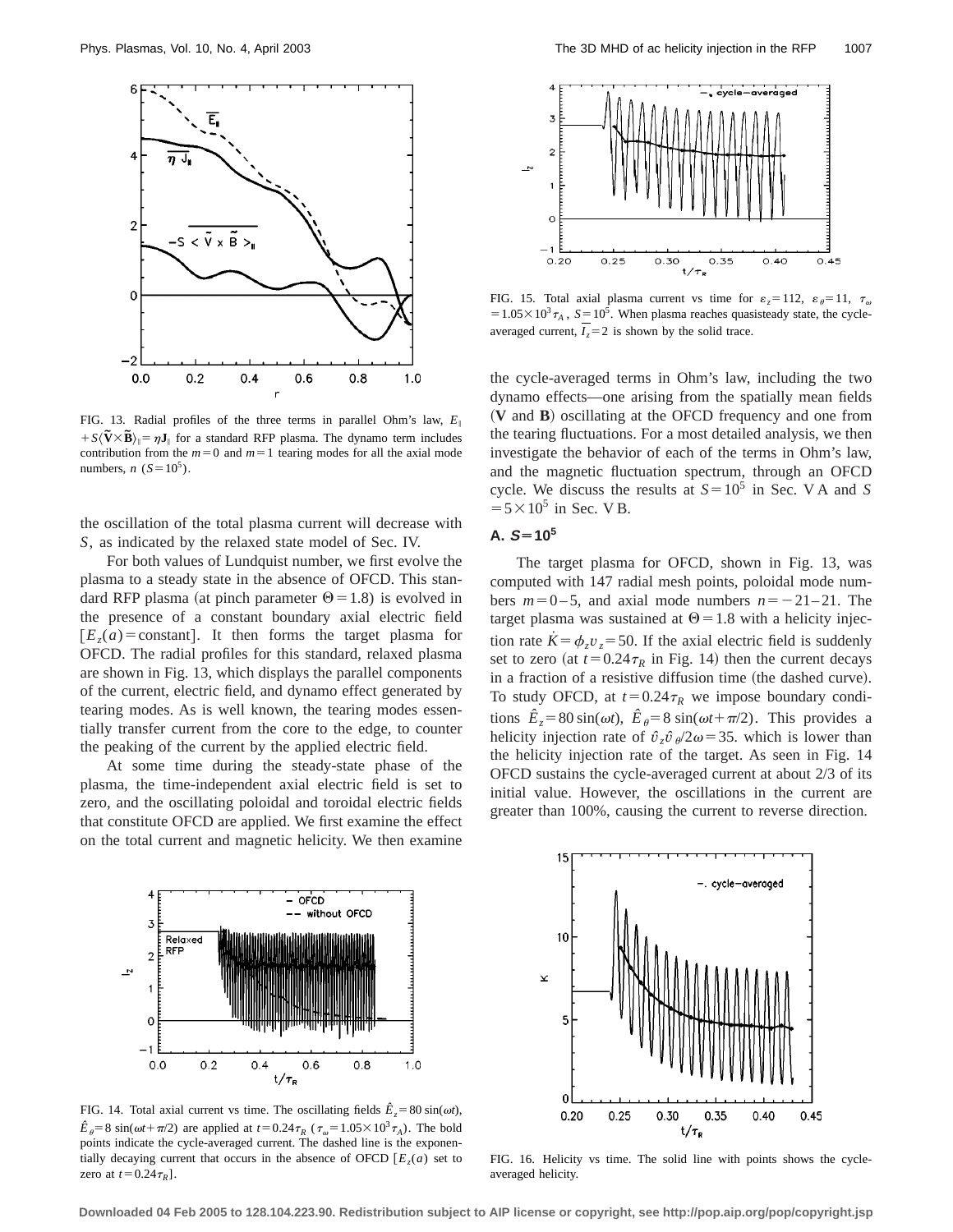

FIG. 17. (a) Total helicity dissipation rate,  $\dot{K}_{diss} = \eta \int \mathbf{J} \cdot \mathbf{B} \, d\mathbf{v}$  vs time. The solid line is the helicity dissipation before OFCD (about 50). The bold points show the cycle-averaged total helicity dissipation rate, which at steady-state balances the OFCD helicity injection rate,  $\eta \int \mathbf{J} \cdot \mathbf{B} d\mathbf{v} \approx 67$ . (b) The two terms contributing to the total helicity dissipation rate, the symmetric mean part  $\eta \int \mathbf{J}_{00} \cdot \mathbf{B}_{00} d\mathbf{v}$  and the asymmetric fluctuating part  $\eta \int \tilde{\mathbf{J}}$  $\cdot \mathbf{\tilde{B}}$  *d***v** (*m*, *n* $\neq$  0) are shown. The thicker line indicates the fluctuating part.

If the OFCD helicity injection rate is increased, the cycle-averaged current increases and the relative oscillations decrease. We observe in Fig. 15 that if the OFCD helicity injection rate is doubled, then the cycle-averaged current increases by 20% and the current oscillations decrease by 10%. The cycle-averaged helicity is also seen to be sustained (Fig. 16). However, the helicity reaches a value that is less than the initial (by about  $30\%$ ), despite the fact that the OFCD helicity injection rate exceeds that of the target plasma (by about 35%). This implies that the total helicity dissipation rate  $\eta \int \mathbf{J} \cdot \mathbf{B} d\mathbf{v} \approx 67$ , including both symmetric oscillation and asymmetric fluctuation contributions, increases with OFCD (Fig. 17). The two helicity dissipation rates are shown in Fig.  $17(b)$ . In a steady-inductive RFP surrounded by a close-fitting conducting shell, the time-averaged helicity dissipation due to the tearing fluctuations is negligible. As it is seen in Fig.  $17(b)$  the tearing fluctuating part of the helicity dissipation increases with OFCD (shown by the thicker line), resulting in a cycle-averaged value of a few percent of the total helicity dissipation rate. Axial current (Fig. 15) decreases when the helicity dissipation due to the tearing fluctuations increases. Due to the nonlinear plasma response, both the axial current and the helicity dissipation rate are not sinusoidal in time (Figs.  $15$  and  $17$ ). The sudden rise of the



FIG. 18.  $F-\Theta$  trajectories for two different periods. (a)  $\tau_{\omega}=1000\tau_{A}$ , (b)  $\tau_{\omega}$ =1500 $\tau_A$ , (*S*=10<sup>5</sup>), where  $\tau_{\omega}$ =2 $\pi/\omega$ .



FIG. 19.  $F-\Theta$  trajectories for  $\varepsilon_z \varepsilon_\theta/\omega = 2.1$  (dashed) and  $\varepsilon_z \varepsilon_\theta/\omega = 2.7$ (solid). The driving frequency is the same for the two cases. The toroidal field is more deeply reversed for higher helicity injection.

helicity dissipation  $(Fig. 17)$  indicates large changes in the mean profiles during a cycle.

The choice of frequency is important for efficient current drive. The frequency should be low enough that edge current can be transported by the tearing fluctuations into the plasma core, but high enough to avoid change of direction of the total plasma current through a cycle. A frequency scan for a



FIG. 20. (a) Helicity and (b) axial current vs time when phase between axial and poloidal oscillating fields is set to zero ( $\delta$ =0). The decay of *K* and *I<sub>z</sub>*, when ohmic axial electric field is set to zero (without OFCD) are shown with the dashed line. The bold points are the cycle-averaged quantities (with OFCD!.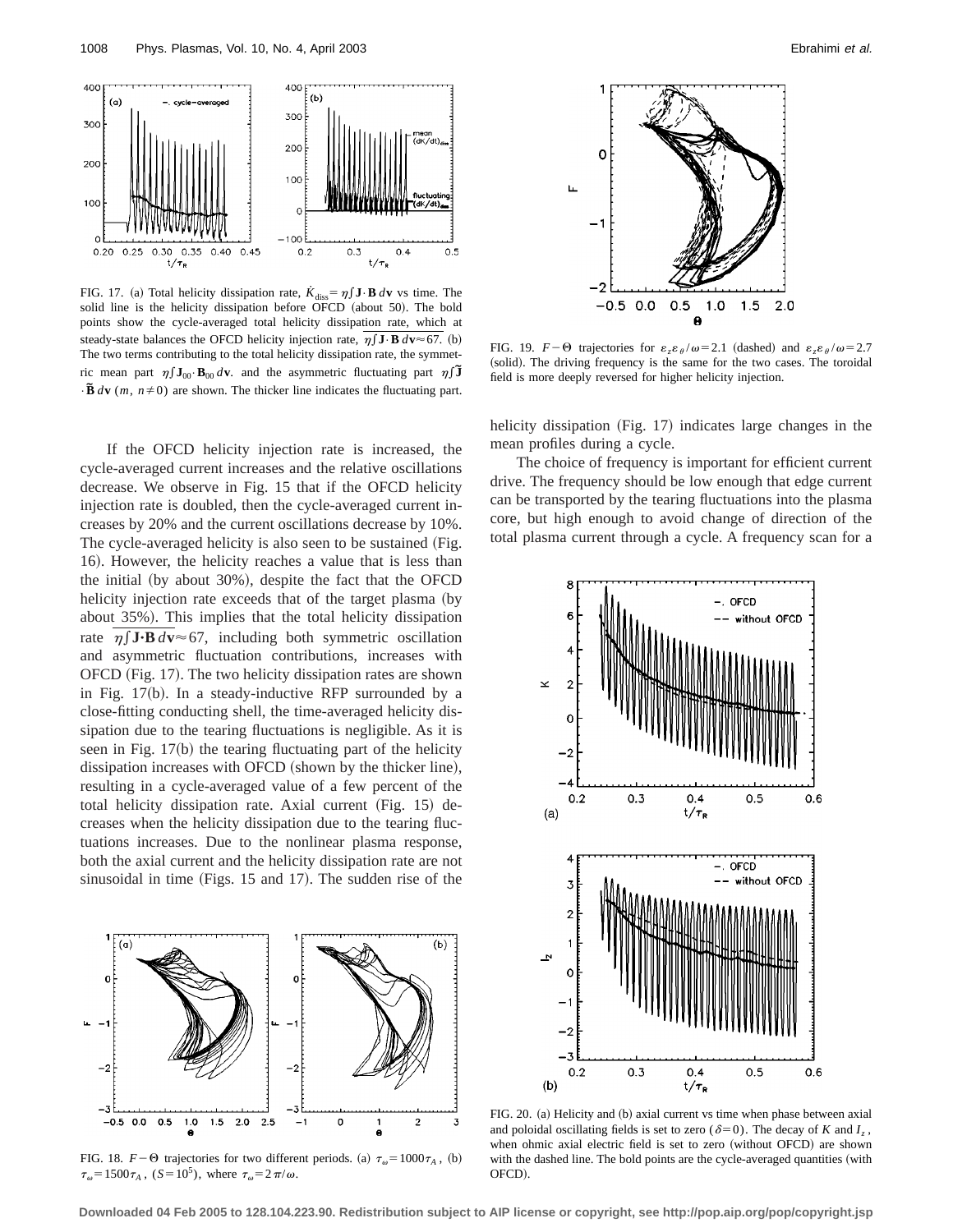

FIG. 21. Parallel current density at two different times during a cycle, at maximum (solid line) and minimum  $\Theta$  (dashed line).  $\varepsilon_z = 112$ ,  $\varepsilon_{\theta} = 11$ , and  $\tau_{\omega}$ =1.05×10<sup>3</sup> $\tau_{A}$ .

given Lundquist number would therefore be of interest. However it is presently infeasible due to the long computational time required. At low frequency, when the driving period is much longer than the plasma relaxation time scale, the plasma current (and  $\Theta$ ) changes sign (Fig. 18). Whether the plasma maintains the reversal during the OFCD cycle de-



FIG. 22. (a) Cycle-averaged  $\lambda = J_{\parallel}/B$  and (b) cycle-averaged parallel current density,  $J_{\parallel}$ , profile without OFCD (dashed) and with OFCD (solid). Since the total current is smaller with OFCD (see Fig. 15),  $J_{\parallel}$  is smaller as well.



FIG. 23. Cycle-averaged dynamo terms (a) from symmetric oscillations  $(\mathbf{V}_{00} \times \mathbf{B}_{00})_{\parallel}$  and (b) from the asymmetric tearing dynamo terms  $\langle \nabla \times \mathbf{B} \rangle_{\parallel}$ .

pends upon the ratio of the poloidal and toroidal oscillating amplitudes. At higher helicity injection rates and  $\varepsilon_{\theta}/\varepsilon_{7}$  in the range of 10–15 %, the toroidal field reversal parameter,  $F$ , is less positive and plasma maintains the reversal (Fig. 19).

According to the helicity balance equation, the phase between the axial and poloidal voltages for maximal helicity injection is  $\delta = \pi/2$  (Sec. I). We have also examined  $\delta = 0$ and  $\delta = -\pi/2$ . Figure 20 shows that both the cycle-averaged helicity and the cycle-averaged current decay to zero as expected when  $\delta$ =0. The dashed line in Fig. 20 shows helicity and current when the axial electric field is set to zero (no OFCD! and the solid line with bold points indicates the cycle-averaged current with OFCD with  $\delta=0$ . The OFCD cycle-averaged current decays faster than the ohmic current (dashed line). The opposite phase ( $\delta = -\pi/2$ ) leads to helicity ejection and cycle-averaged helicity and current decay more rapidly during the early cycles.

A large time variation of the parallel current density,  $J_{\parallel}$ , occurs during an OFCD cycle, shown in Fig. 21 for maximum and minimum  $\Theta$ . Current density is peaked in the interior of the plasma when  $\Theta$  is maximum and *F* is most



FIG. 24. Modal magnetic energy  $(W_{m,n}=1/2\int \tilde{B}_{r(m,n)}^2 d^3r)$  vs time for a standard RFP. The  $(1,-4)$  and  $(1,-3)$  modes are the most dominant tearing modes ( $S = 10^5$ ,  $R/a = 1.66$ ).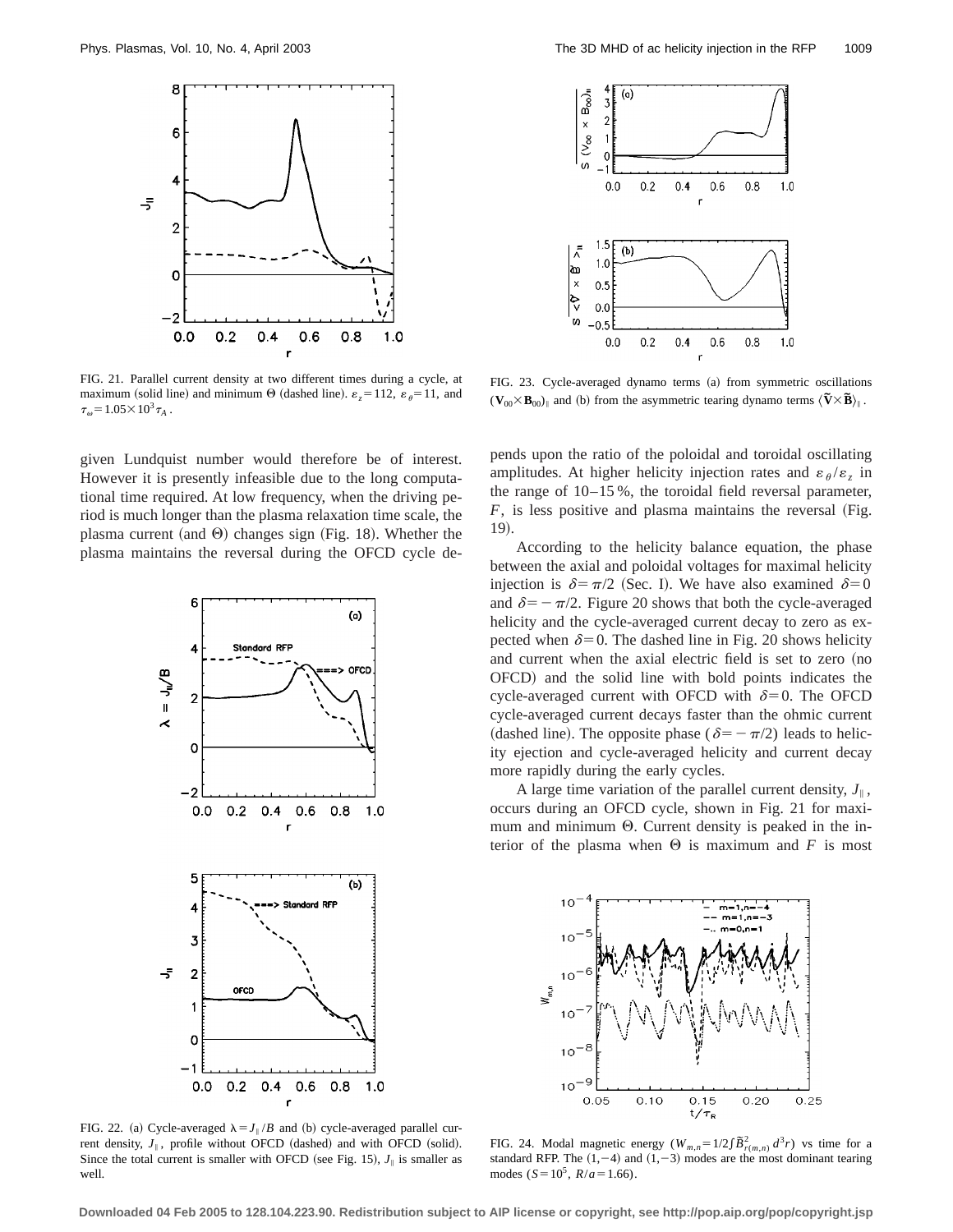

FIG. 25. Time histories of magnetic energy,  $W_{m,n}=1/2\int \tilde{B}_{r(m,n)}^2 d^3r$  for the dominant tearing modes,  $(m,n)=(1,1,2),(1,-3),(1,-4),(1,-2)$  in an OFCD-sustained plasma. The edge resonant mode  $m=1$ ,  $n=+2$ , is excited by the oscillating fields and has the largest amplitude.

negative. The OFCD period is in the range of the hybrid tearing time; thus, the current penetrates to the interior of the plasma. The cycle-averaged  $\lambda(r)$  profile is shown in Fig. 22. Nonzero parallel current density on axis is evidence of the penetration of edge current into the core through the tearing mode dynamo effect. The time-averaged  $\lambda$  and  $J_{\parallel}$  profiles of the standard RFP plasma are also shown.

The dynamics of this current relaxation can be investigated by analyzing the dynamo terms [from both the symmetric oscillations  $(\mathbf{V}_{00} \times \mathbf{B}_{00})_{\parallel}$  and the tearing fluctuations  $\langle \nabla \times \vec{B} \rangle_{\parallel}$  in the cycle-averaged parallel Ohm's law. As ex-



FIG. 26. The  $m=1$ ,  $n=+2$  energy terms (integrated over radius) of Eq.  $(21)$  vs time. The total energy  $(LHS)$  is shown by the solid line. The diamonds show the sum of the linear energy terms in the RHS. The growth period where the total energy (LHS) and linear energy (RHS) overlap, is marked by the shaded area.



FIG. 27. Profiles of the equilibrium magnetic fields,  $B_z$  and  $B_\theta$ , and *q* profile for the linear calculation of the  $m=1$ ,  $n=+2$  edge-resonant mode.

pected, the oscillations drive only a cycle-averaged edge current [Fig.  $23(a)$ ]. The core current is sustained by the tearing dynamo  $|Fig. 23(b)|$ .

During one cycle, the plasma is driven to a state which is far from relaxed, with significant effect on fluctuations. In the standard RFP the current density is controlled by the core tearing modes, resonant within the reversal surface, with mode numbers  $m=1$ ,  $n=-2$  to  $-10$ , as shown in Fig. 24. The oscillating fields of OFCD broaden the *q* profile and excite additional modes. Edge modes, resonant outside the reversal surface, with  $m=1$ ,  $n=2$ , are excited, as well as additional core modes with  $n=1$ ,  $n=-2$ , as shown in Fig. 25. The edge-resonant mode develops the largest amplitude.

The edge modes become resonant as the reversal deepens through a cycle, with *F* reaching  $-2$ . To determine whether this mode is linearly unstable or nonlinearly driven we compute the linear drive terms in the equation

$$
\frac{1}{2} \frac{\partial B_1^2}{\partial t} = S \mathbf{B}_1^* [(\mathbf{B}_0 \cdot \nabla) \mathbf{V}_1 - (\mathbf{V}_1 \cdot \nabla) \mathbf{B}_0] + \cdots,
$$
 (21)

where the "1" subscript indicates a perturbed  $m=1$ ,  $n=2$ quantity and a " $0$ " subscript indicates a mean  $(0,0)$  quantity. We compute the volume integral of the LHS and RHS of Eq.  $(21)$ . We observe that during the sudden growth phase, the two terms are equal (Fig. 26). Thus, the growth of  $m=1$ , *n*  $=$  2 mode is a linear instability and nonlinearity only affects



FIG. 28. Linear radial eigenfunctions of the  $m=1$ ,  $n=+2$  mode.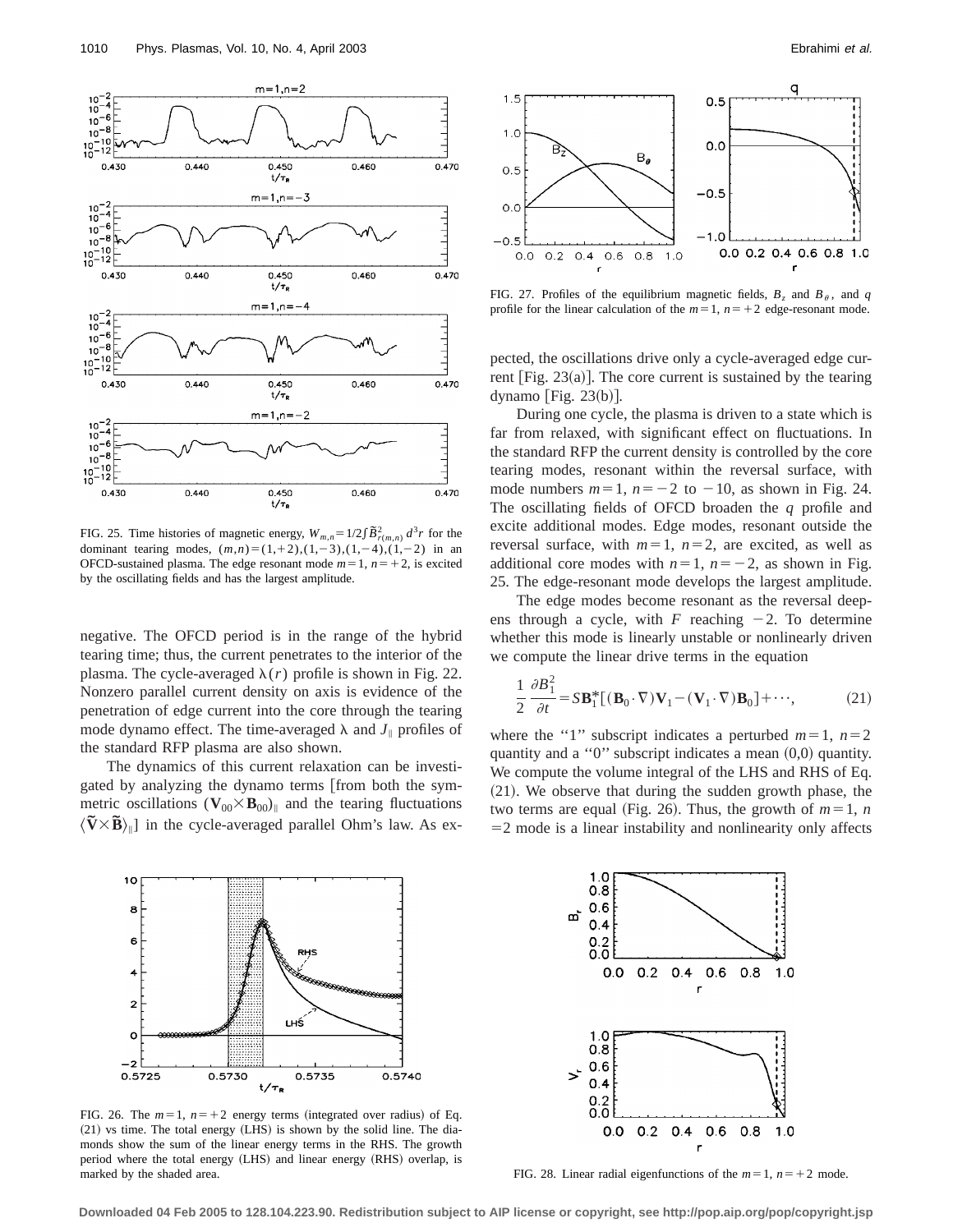

FIG. 29. Time histories of helicity *K*, reversal parameter *F*, pinch parameter  $\Theta$ , and magnetic fluctuation  $\tilde{\mathbf{B}}/B$  (*S*=10<sup>5</sup>).

the saturation and damping of this mode. A linear resistive MHD stability analysis has also been performed to obtain the growth rate and spatial structure of this mode. Linear evolution of the mode is studied using the DEBS code (with all other modes suppressed). Equilibrium profiles are chosen to resemble those of the deeply reversed phase of OFCD (Fig. 27). The global eigenfunctions of the  $m=1, n=+2$  mode are shown in Fig. 28. The growth rate of the mode,  $\gamma \tau_A = 0.1$ , is in the range expected for ideal MHD instability.

The plasma experiences two phases of the magnetic fluctuations, the helicity injection and ejection phases (Fig. 29). In the helicity injection phase  $(K>0)$ , the total plasma current (or  $\Theta$ ) increases and core fluctuations transport edge current into the core. In the helicity ejection phase,  $\Theta$  decreases, and the global edge-resonant modes suppress the current density everywhere. The  $\lambda$  profiles at different times during one cycle, marked by the vertical lines in Fig. 29, are shown in Fig. 30. The first three profiles  $(a)$ – $(c)$  are during the helicity ejection phase, while  $(d)$ – $(f)$  show the  $\lambda$  profiles during the injection phase. As is seen, the  $\lambda$  profile varies from hollow (during the ejection phase) to peaked (during the injection phase) within a cycle. Radial dynamo profiles during a cycle can provide better understanding of the current relaxation process from edge to the core region. Figure 31 illustrates the surface average dynamo term of the dominant core modes,  $m=1, n=-2, -3, -4, -5$ , at different times marked by the vertical lines in Fig. 29. As seen, on average the  $\langle \tilde{\mathbf{V}} \times \tilde{\mathbf{B}} \rangle_{\parallel}$  term suppresses current in the core region during the ejection phase [Figs.  $31(a)$  and  $31(b)$ ] and drives current on axis during the injection phase [Figs.  $31(e)$ ] and  $31(f)$ ].

# **B.**  $S = 5 \times 10^5$

Although OFCD is able to sustain the plasma current at  $S=10^5$ , the current oscillations are large. The relaxed state model of Sec. IV predicts that the current oscillations decrease with Lundquist number. To investigate the effect of higher Lundquist number on current oscillations and magnetic fluctuations, we have performed a computation at *S*  $=5\times10^{5}$ . We have employed higher spatial resolution (260) radial mesh points,  $0 \le m \le 5$  and  $-41 \le n \le 41$ ) to allow for more localized features that accompany higher *S* values. Ohmic helicity injection is replaced by OFCD at  $t=0.035$  $\tau_R$ , as shown in Fig. 32(a). The current is sustained and the



FIG. 30.  $\lambda$  profiles for different times during one cycle (for times marked with vertical lines in Fig. 29).

**Downloaded 04 Feb 2005 to 128.104.223.90. Redistribution subject to AIP license or copyright, see http://pop.aip.org/pop/copyright.jsp**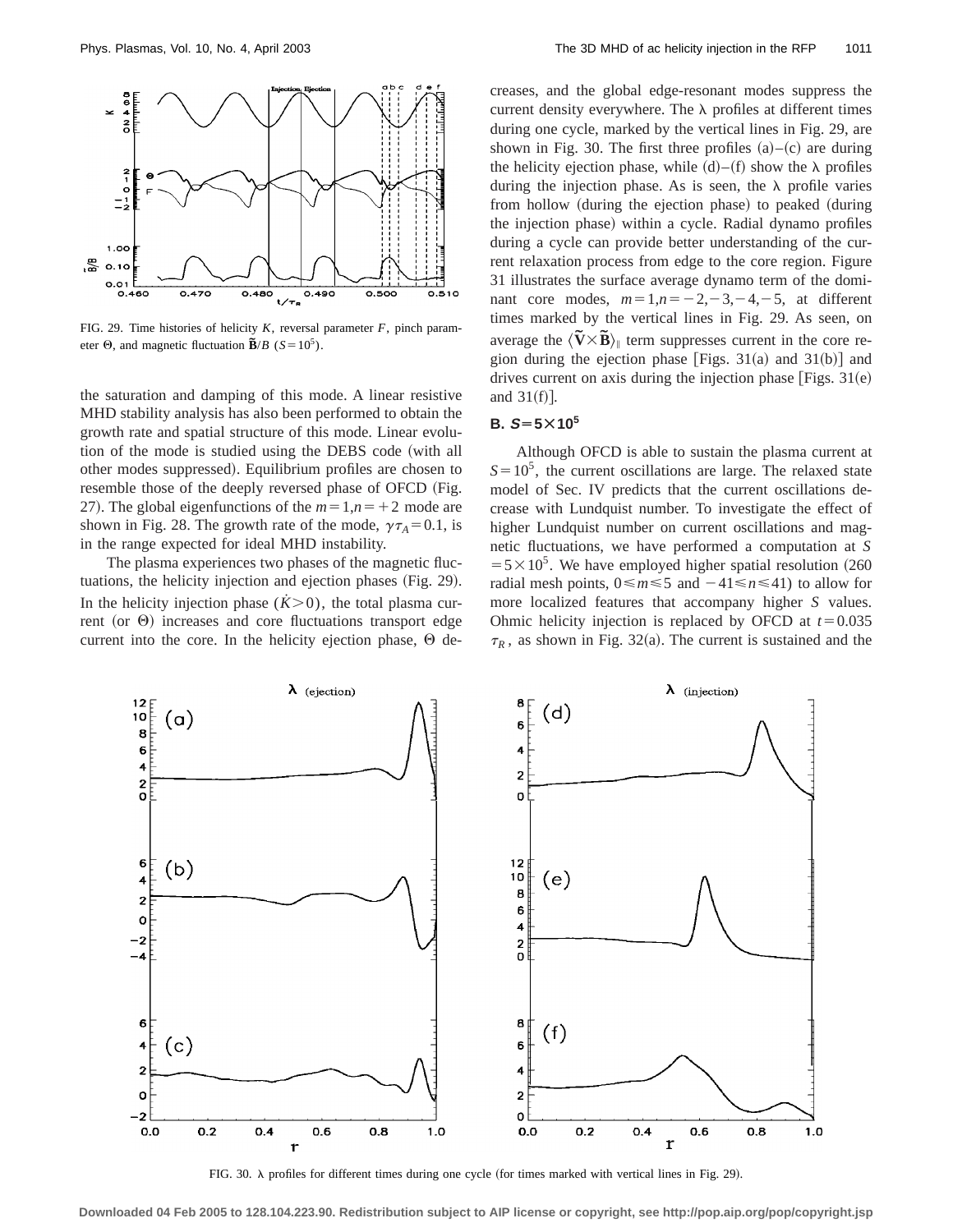

FIG. 31. Profiles of the surface-averaged dynamo,  $\sum_{m=1}^{n} \left(\tilde{\mathbf{V}} \times \tilde{\mathbf{B}}\right)_{\parallel}$  including  $n=-2, -3, -4, -5$ , at different times during one cycle (times marked with vertical lines in Fig. 29).

oscillations are indeed reduced by about 50% relative to *S*  $=10^5$ . The corresponding  $F-\Theta$  trajectory is shown in Fig.  $32(b)$ , where it is seen that the plasma maintains reversal for most of the cycle.



FIG. 32. (a) Toroidal plasma current  $I_z$ , and (b)  $F-\Theta$  trajectory for OFCDsustained plasma at  $S = 5 \times 10^5$  ( $\varepsilon_z = 140$ ,  $\varepsilon_{\theta} = 16$ , and  $\tau_{\omega} = 2.85 \times 10^3 \tau_A$ ).<br>The  $F - \Theta$  limit cycle is shown by the solid curve.

The cycle-averaged  $\lambda$  profile is shown in Fig. 33. For the same helicity injection rate, the cycle-averaged parallel current density on axis is higher than the  $S = 10^5$  case, indicating that current penetrates more effectively into the plasma core at higher *S*. Similar to the  $S = 10^5$  case, there are two phases, the helicity injection (current drive phase) and helicity ejection phase. In the helicity injection phase, the positive dynamo term from the core tearing fluctuations, transfers the edge current into the core. Because of the excitation of the edge-resonant modes, magnetic fluctuations level are enhanced (about the same level of  $S=10^5$  case) during the ejection phase. The  $\lambda$  profiles during the injection and ejection phases are shown in Fig. 34. This profile varies from hollow (during the ejection phase) to peaked (during the injection phase) within a cycle.

Figures  $35(a) - 35(d)$  illustrates the  $m=1$  magnetic energy spectrum, at different times during the OFCD cycle. The corresponding *q* profiles are shown in Figs. 36(a)–36(d),



FIG. 33. Radial profile of cycle averaged  $\lambda$  (*S*=5×10<sup>5</sup>).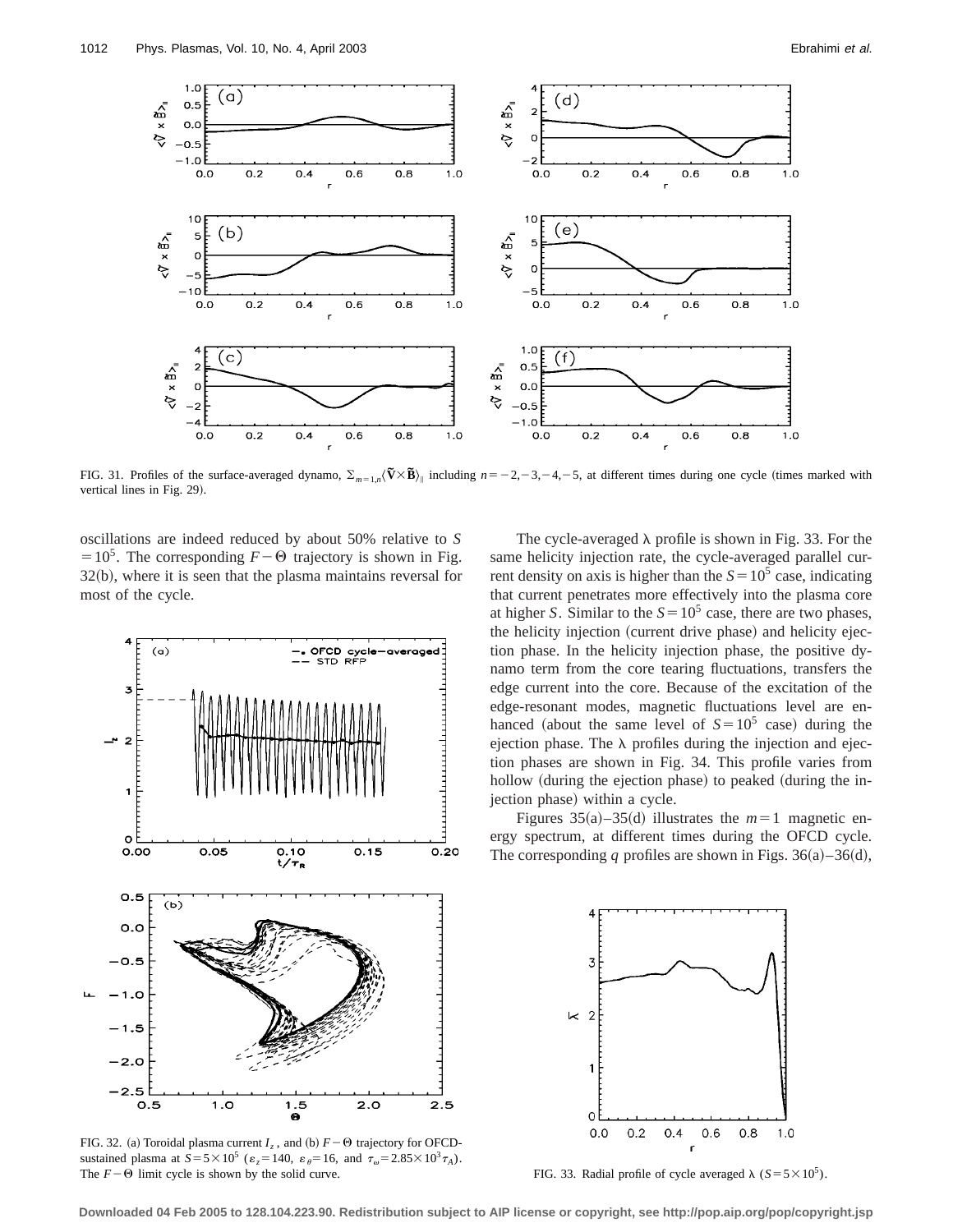

FIG. 34.  $\lambda$  profiles at four different times during OFCD cycle (ejection and injection phases),  $S = 5 \times 10^5$ .

including the cycle-averaged  $q$  profile (shown by the thicker line) for comparison. The dominant core modes  $m=1,n$  $=$  -3, -4, -5, -6 can be seen in Fig. 35(a) with the magnetic fluctuation level about 0.1–2 %. This spectrum is the typical spectrum during the maximum current drive, maximum  $\Theta$ , and is similar to the standard inductive RFP spec-



FIG. 35. The evolution of magnetic energy  $W_{m=1,n}=1/2\int B_{r,(m=1,n)}^2 d^3r$ , spectrum during OFCD cycle  $(S = 5 \times 10^5)$ . The dominant  $(m,n)$  modes have also been specified.

trum. The  $q$  profile at this time is shown in Fig. 36(a). As discussed earlier, when the plasma reversal starts to deepen, edge-resonant modes become linearly unstable and the dominant modes move toward the positive part of the spectrum. The  $q$  profile on the edge becomes more negative [Fig. 36(b)]. The linearly growing  $m=1$ ,  $n=+2$  mode is seen in Fig.  $35(b)$ . This figure shows the magnetic spectrum during the growth of edge-resonant mode fluctuations. At this time the  $m=1$ ,  $n=+2$  fluctuation level is about 10% and the core mode  $(m=1,n=-3,-4,-5,-6)$  fluctuation level is about  $0.1-1$  %. It can also been seen in Fig. 35(c) that the amplitudes of other edge-resonant modes  $m=1$ ,  $n=+3$ ,  $+4$  start to increase to higher values  $(1–5%)$  during the peak of the  $\mathbf{\tilde{B}}/B$ . The *q* profile for this spectrum is broader both on axis and on the edge [Fig.  $36(c)$ ]. The spectrum after the decay of



FIG. 36. (a)–(d) are the  $q$  profiles for the spectrums (a)–(d) in Fig. 35, respectively. The thicker profile is the cycle-averaged *q* profile.